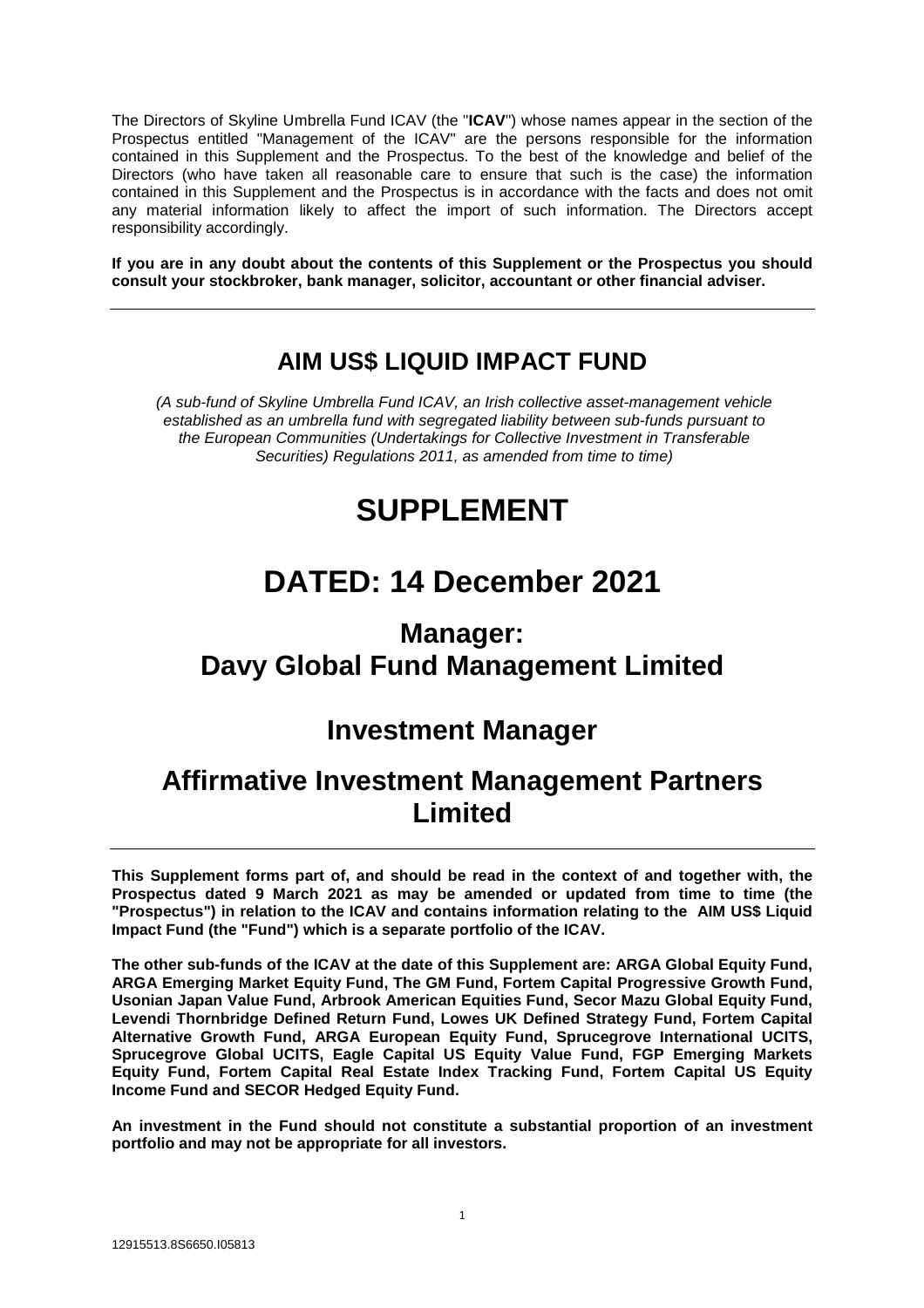**The Fund may invest substantially in deposits in credit institutions. An investment in the Fund is not in the nature of a deposit in a bank account and is not protected by any government, government agency or other guarantee scheme which may be available to the holder of a bank deposit account. The principal invested in the Fund is capable of fluctuation and consequently investors may not get back the amount invested.**

**The Shares have not been, and will not be, registered under the US Securities Act of 1933, as amended (the "Securities Act"), or any US state securities laws or the laws of any other jurisdiction and, therefore, cannot be resold, reoffered or otherwise transferred unless they are so registered or an exemption from registration is available. The Shares will be offered and sold under the exemption provided by Section 4(a)(2) of the Securities Act and Regulation D promulgated thereunder and other exemptions of similar effect under US state laws and the laws of other jurisdictions where the offering will be made.**

**The Shares have not been filed with, registered, approved by or disapproved by the US Securities and Exchange Commission (the "SEC"). The SEC has not passed judgment upon the accuracy or adequacy of this Prospectus or the merits of an investment in the Shares offered hereby. Any representation to the contrary is a criminal offence.**

**Neither the Fund nor the ICAV has been or will be registered as an investment company under the US Investment Company Act of 1940, as amended (the "Company Act"). Consequently, the Fund will not be required to adhere to certain representations and requirements under the Company Act, and investors will not be afforded the protections of the Company Act.** 

**\_\_\_\_\_\_\_\_\_\_\_\_\_\_\_\_\_\_\_\_\_\_\_\_\_\_\_\_\_\_\_\_\_\_\_\_\_\_\_\_\_\_\_\_\_\_\_\_\_\_\_\_\_\_\_\_\_\_\_\_\_\_\_\_\_\_\_\_\_\_\_\_\_**

**While the Fund may trade may trade commodity interests, the Investment Manager, with respect to the Fund and the ICAV, is exempt from registration as a commodity pool operator (a "CPO**") **with the US Commodity Futures Trading Commission (the "CFTC") pursuant to CFTC Rule 4.13(a)(3). Therefore, unlike a registered CPO, the Investment Manager is not required to deliver a CFTC disclosure document to prospective Shareholders, nor is it required to provide Shareholders with certified annual reports that satisfy the requirements of CFTC rules applicable to registered CPOs.**

**The Investment Manager, with respect to the Fund qualifies for the exemption under CFTC Rule 4.13(a)(3) on the basis that, among other things (i) each Shareholder is a "qualified eligible person", as defined under Rule 4.7(a)(2) of the US Commodity Exchange Act, as amended, or an "accredited investor", as defined under the SEC rules; (ii) the Shares are exempt from registration under the Securities Act and are offered and sold without marketing to the public in the United States; (iii) participations in the Fund are not marketed as or in a vehicle for trading in the commodity futures or commodity options markets; and (iv) at all times that the Fund establishes a commodity interest or security futures position, either (a) the aggregate initial margin and premiums required to establish such positions will not exceed 5% of the liquidation value of the Fund's portfolio; or (b) the aggregate net notional value of the Fund's commodity interest and security futures positions will not exceed 100% of the liquidation value of the Fund's portfolio.**

**The Supplement and Prospectus have been prepared for the information of the person to whom it has been delivered (the "Recipient") by or on behalf of the Fund, and may not be reproduced or used for any other purpose. By accepting the Supplement and the Prospectus, the Recipient agrees (i) not to reproduce or distribute this Memorandum, in whole or in part, without the prior written consent of the Fund or its authorised representatives, (ii) to return the Supplement and the Prospectus to the Fund or its authorised representatives upon request and (iii) not to disclose any information contained in the Supplement and the Prospectus or any other information relating to the Fund, including Fund performance and financial statements, to any person who is not a trustee, director, officer, employee, auditor, agent, attorney, financial adviser or other professional adviser responsible for matters relating to the** 

**\_\_\_\_\_\_\_\_\_\_\_\_\_\_\_\_\_\_\_\_\_\_\_\_\_\_\_\_\_\_\_\_\_\_\_\_\_\_\_\_\_\_\_\_\_\_\_\_\_\_\_\_\_\_\_\_\_\_\_\_\_\_\_\_\_\_\_\_\_\_\_\_\_\_\_\_\_\_\_\_\_**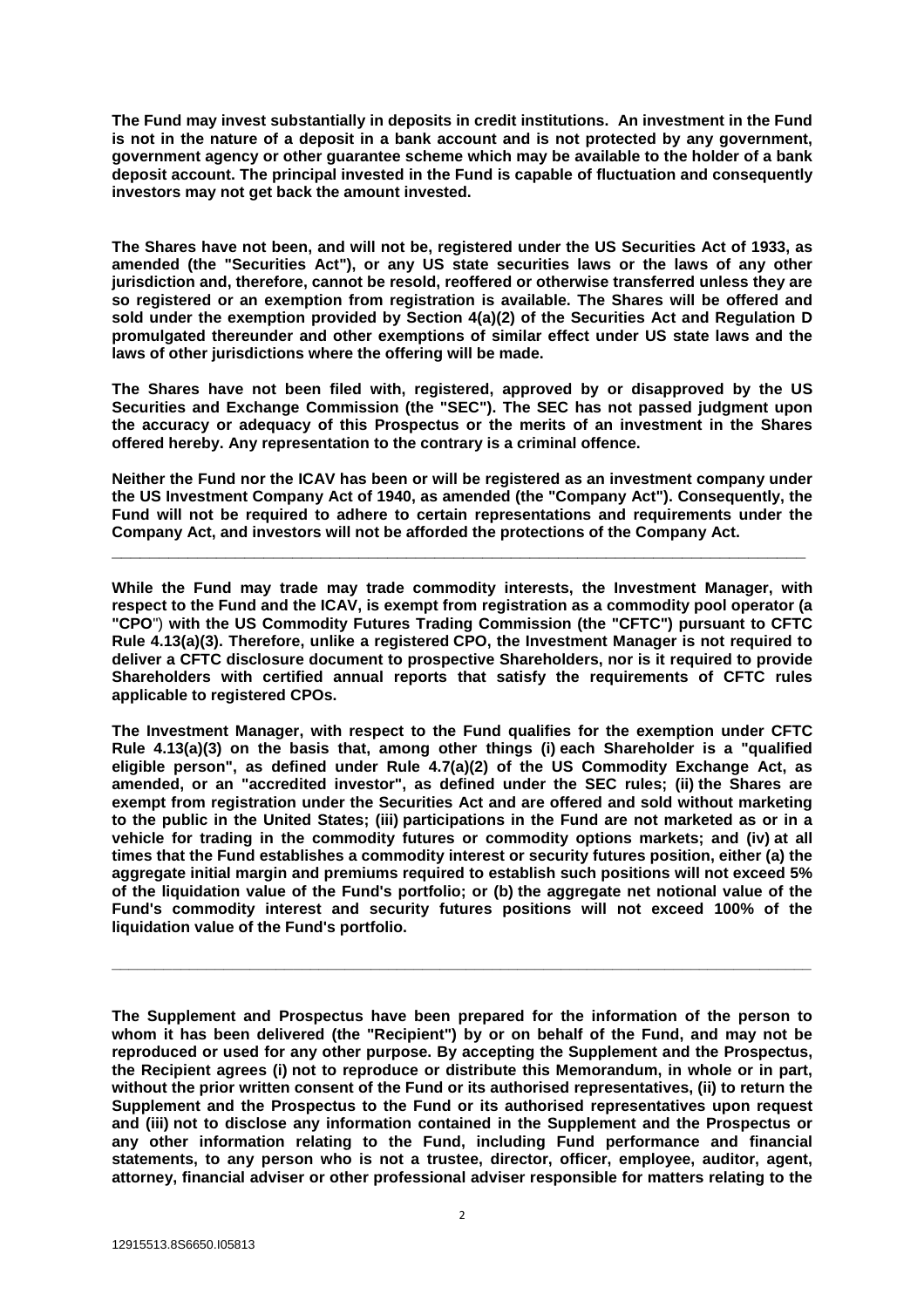**Fund or who otherwise has a need to know such information in connection with such person's responsibilities with respect to the Recipient and who is under an obligation to keep such information confidential, except to the extent such information is in the public domain (other than as a result of any action or omission of the Recipient or permitted person to whom the Recipient has disclosed such information). Notwithstanding anything in this Supplement or the Prospectus to the contrary, each investor (and each employee, representative or other agent of such investor) may disclose to any and all persons, without limitation of any kind, the tax treatment and tax structure of (i) the Fund and the ICAV and (ii) any of the Fund's or the ICAV's transactions, and all materials of any kind (including opinions or other tax analyses) that are provided to such investor relating to such tax treatment and tax structure, it being understood that "tax treatment" and "tax structure" do not include the name or the identifying information of (i) the Fund or the ICAV or (ii) the parties to a transaction.**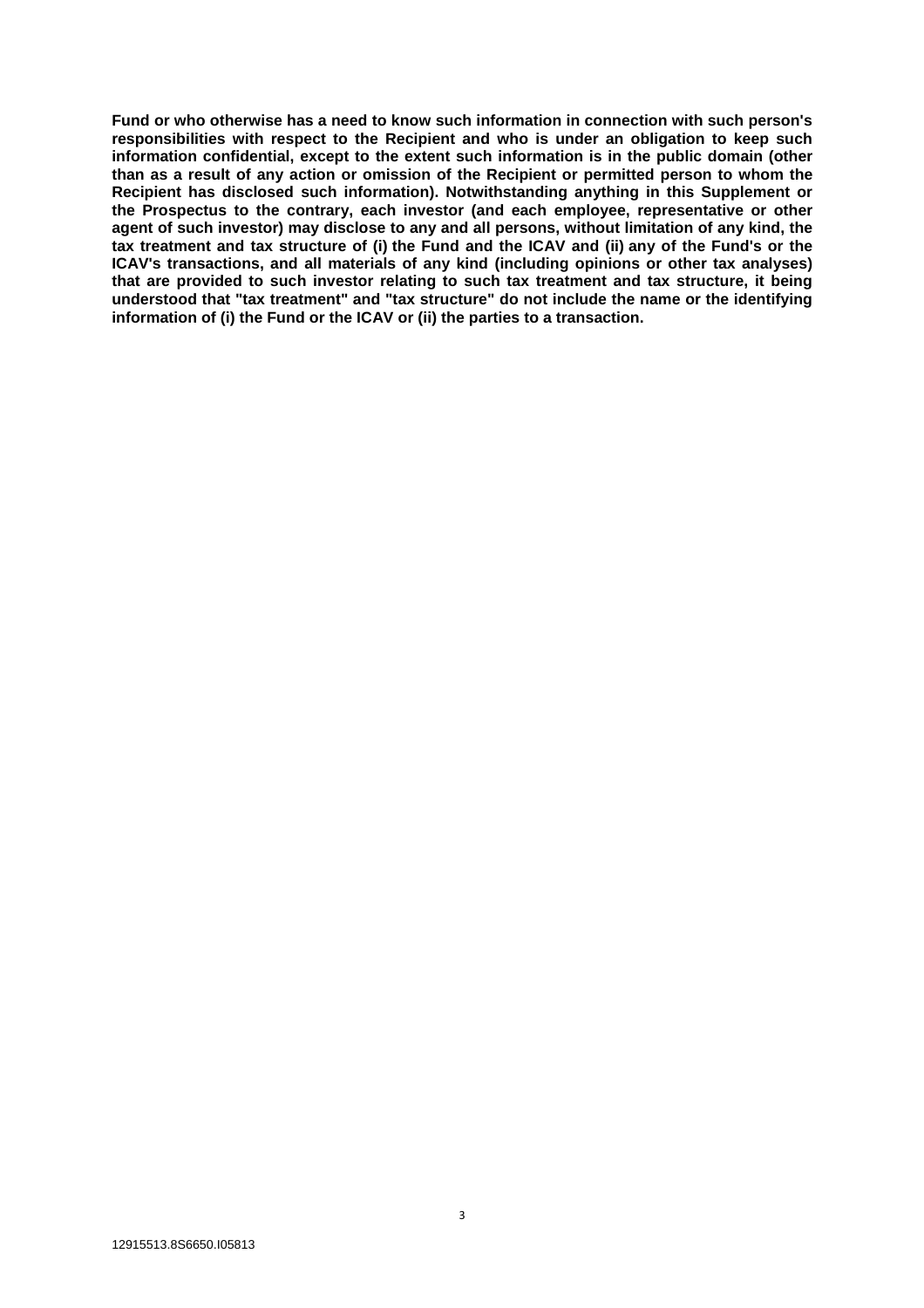## **TABLE OF CONTENTS**

**DEFINITIONS INVESTMENT OBJECTIVE, POLICIES AND STRATEGIES PROFILE OF A TYPICAL INVESTOR INVESTMENT RESTRICTIONS BORROWING RISK FACTORS DIVIDEND POLICY INVESTMENT MANAGER KEY INFORMATION FOR SUBSCRIBING AND REDEEMING FEES AND EXPENSES**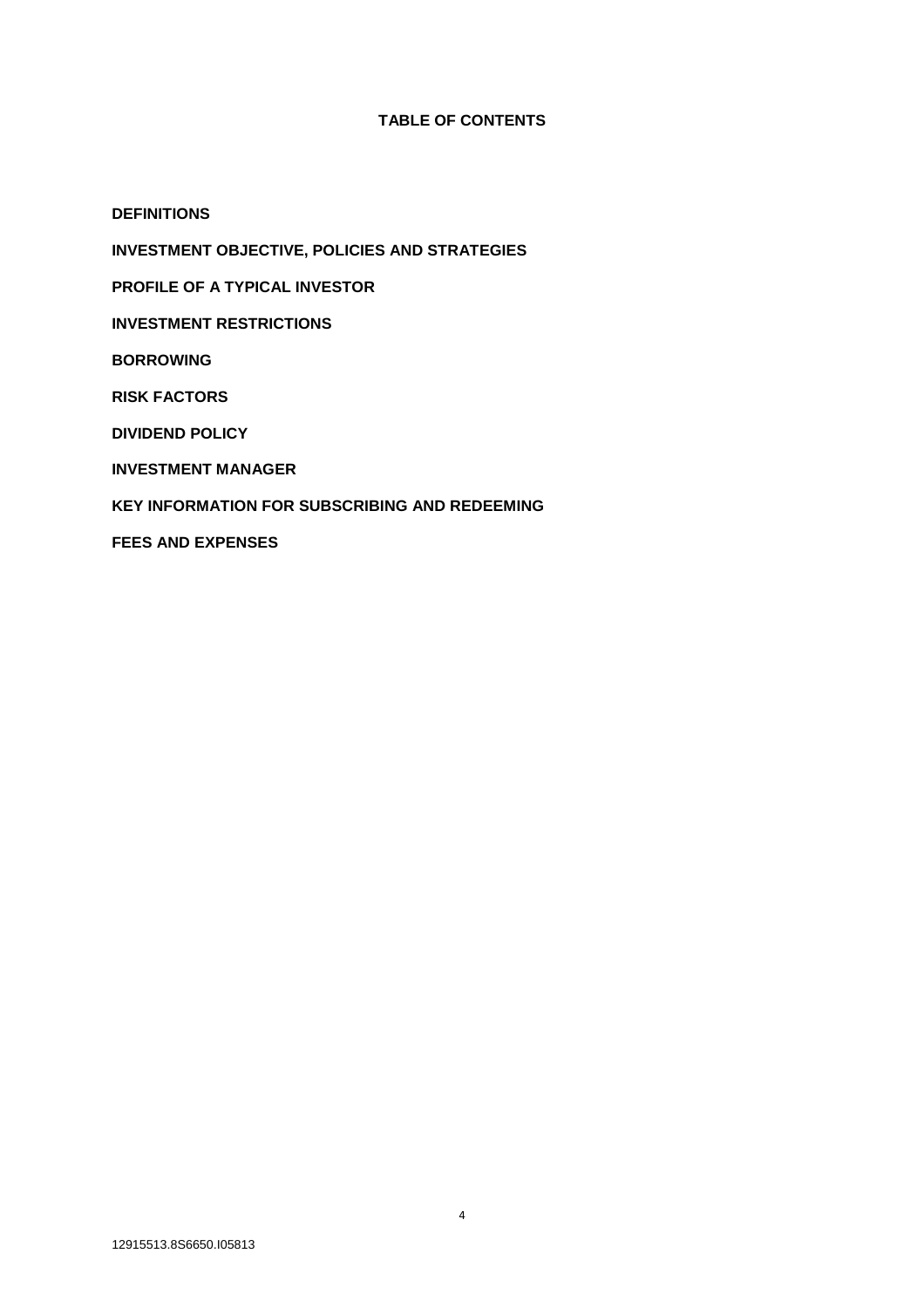### **DEFINITIONS**

The expressions below shall have the following meanings:

| "Benchmark"               | ICE BofA US Dollar 1-Month Deposit Bid Rate Constant Maturity<br>Index (L1US Index);                                                                                                                                                                                                                                                                                                                                                                                                           |
|---------------------------|------------------------------------------------------------------------------------------------------------------------------------------------------------------------------------------------------------------------------------------------------------------------------------------------------------------------------------------------------------------------------------------------------------------------------------------------------------------------------------------------|
| "ESG"                     | Environmental, Social and Governance factors;                                                                                                                                                                                                                                                                                                                                                                                                                                                  |
| "Impact Report"           | means the Investment Manager's annual Impact Report for the Fund<br>which evidences the positive environmental and social impacts of the<br>Fund's investments, which includes portfolio alignment with the UN<br>Sustainable Development Goals and an assessment of portfolio<br>greenhouse gas emissions avoided. The latest Impact Report is<br>published on https://affirmativeim.com/impact-report/;                                                                                      |
| "SFDR"                    | Regulation (EU) 2019/2088 of the European Parliament and of the<br>Council of 27 November 2019 on sustainability-related disclosures in<br>the financial services sector;                                                                                                                                                                                                                                                                                                                      |
| "SPECTRUM Aligned Bond"   | means bond from a SPECTRUM Aligned Issuer;                                                                                                                                                                                                                                                                                                                                                                                                                                                     |
| "SPECTRUM Aligned Issuer" | means an issuer that delivers products or services in a range of<br>sectors where at least 50% of revenues are generated from sectors<br>aligned with the Investment Manager's taxonomy of eligible<br>environmental and social sectors, and with high levels of issuer<br>responsibility and disclosure. The issuers have a clear commitment<br>to climate mitigation and adaptation, and to sustainable economic<br>development, for example to the UN Sustainable Development<br>Goals; and |
| "SPECTRUM® Process"       | means the Investment Manager's proprietary and independent<br>verification process;                                                                                                                                                                                                                                                                                                                                                                                                            |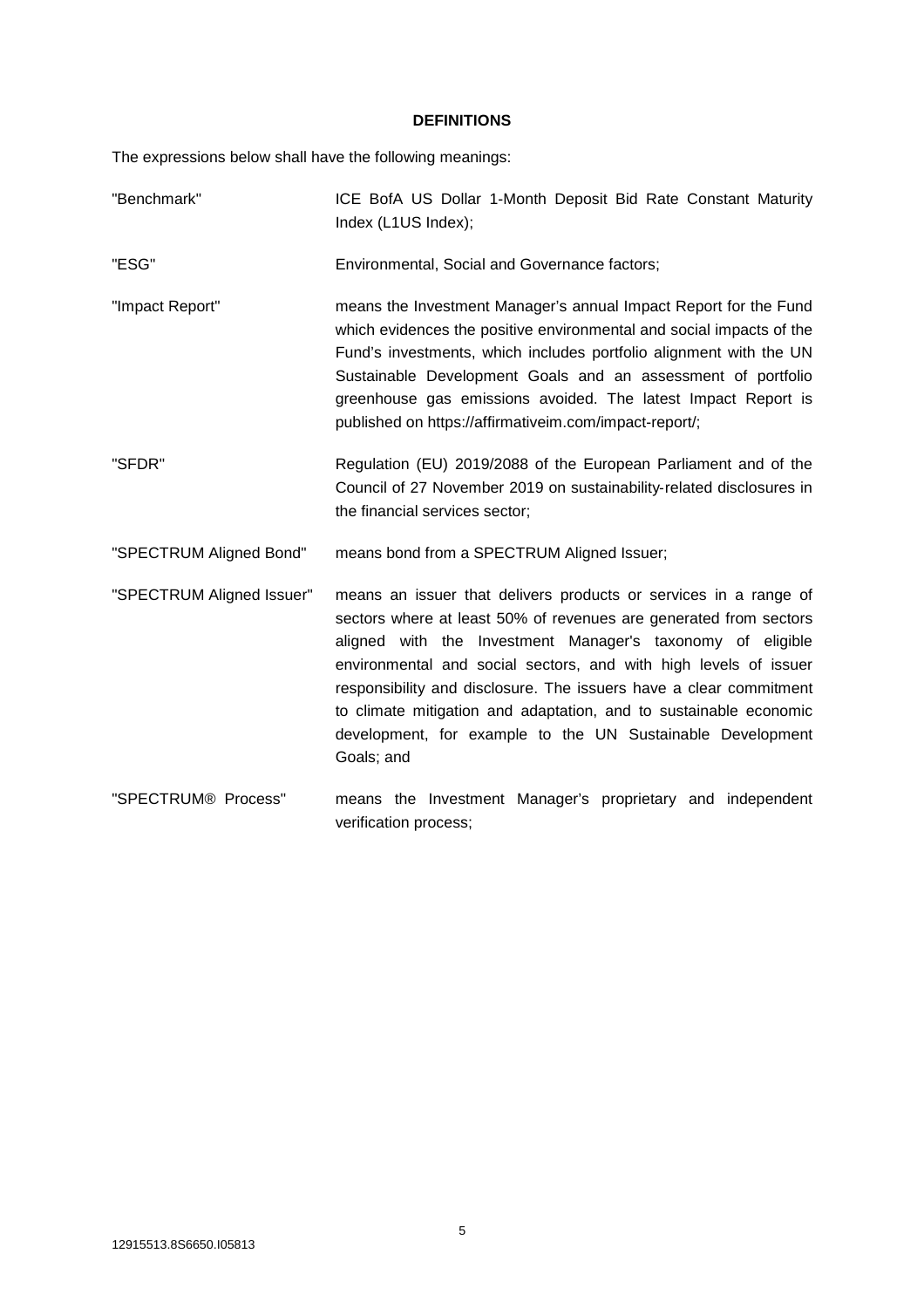### **INVESTMENT OBJECTIVE, POLICIES AND STRATEGIES**

#### **Investment Objective**

The Fund seeks to provide capital preservation and high liquidity through investing in high quality short dated bonds and cash instruments denominated in US Dollars, targeting a yield above cash deposits and generating a positive environmental and/or social impact, in support of the UN Sustainable Development Goals and the Paris Agreement adopted at the Paris Climate Conference (COP 21) ( the "Paris Agreement").

There is no guarantee or assurance that the investment objective of the Fund will be achieved.

Information on how the Fund hopes to obtain its objective of generating a positive environmental and/or social impact are described in further detail below under "Investment Process".

#### **Investment Policy**

The Fund will invest primarily in marketable, short dated, US Dollar denominated, high grade debt securities and/or cash and cash equivalents. The Fund will primarily invest in a broad range of fixed income securities, impact bonds (bonds which are ring fenced to specific projects that have a positive impact on the UN Sustainable Development Goals which will include corporate bonds, sovereign bonds, governmental agency bonds, supra-national bonds), commercial paper and certificates of deposit. Investments may also be made in floating rate securities (investments with interest payments that float or adjust periodically based upon a predetermined benchmark). The Fund will invest in floating rate securities with interest rates that reset at least annually. The Fund will have a global focus.

The Fund's investment portfolio may include investment of up to 100% of the Net Asset Value in cash and cash equivalents (including short term money market funds and money market instruments such as certificates of deposit, commercial paper, floating rate notes and fixed or variable rate commercial paper listed or traded on exchanges and in cash deposits denominated in such currency or currencies as the Investment Manager may determine).

The Fund will primarily invest in investment grade securities, i.e. debt securities with an investment rating level of BBB- or better from Standard & Poor's Corporation or Baa3 or better from Moody's Corporation ("Investment Grade"). The Fund will not invest more than 10% of the Net Asset Value in securities which are below Investment Grade at the time of purchase. These guidelines apply at the time of investment.

The Fund will seek to invest a minimum of 50% of its assets in securities which at the date of purchase have a minimum AAA/Aaa credit rating. The Fund has a short duration profile and targets a weighted average maturity of 1 year.

The Fund may also invest in foreign exchange forwards as described in the "Financial Derivative" Instruments" section below.

The Fund shall at all times have the flexibility to deviate from its normal exposures outlined above. It is anticipated that any such deviations from its normal exposures shall be for short periods only.

The Fund is actively managed in reference to the Benchmark as its performance is compared to the Benchmark in marketing materials and the Fund's performance is measured against the Benchmark for performance comparison purposes only. Investments in the portfolio are not specifically selected from the constituents of the Benchmark, hence the Fund's investment policy is in no way constrained and the degree of deviation from the Benchmark may be significant.

The Fund is a long only Fund and does not have any short positions.

#### **Investment Process**

The Fund will seek to invest in securities identified by the Investment Manager as generating a positive environmental and/or social impact. The Investment Manager fully integrates sustainability,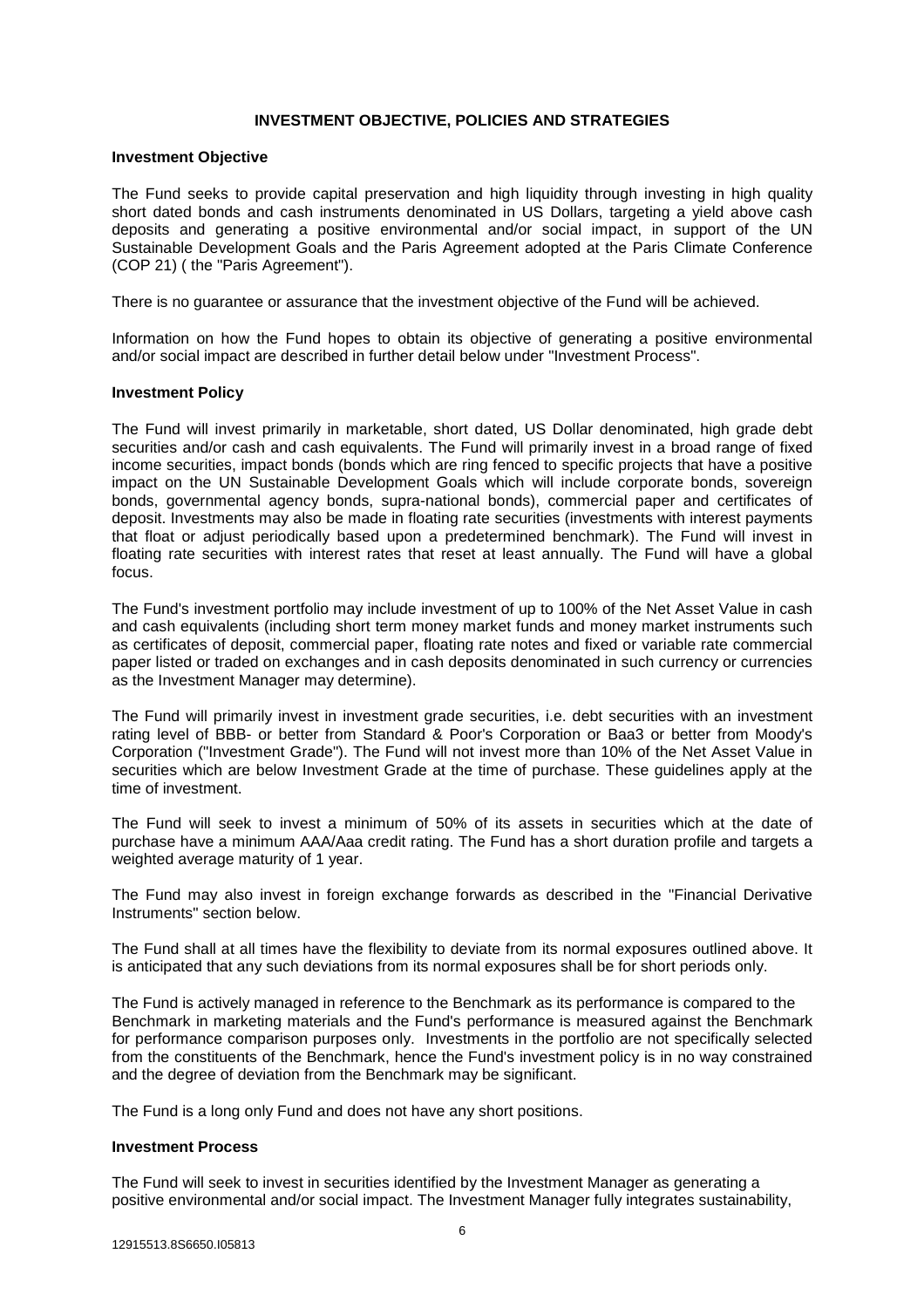financial and economic analysis into its investment process as described in further detail below. The Fund will invest in cash and cash equivalents in circumstances when suitable securities generating a positive environmental and/or social impact are not available.

In selecting all investments detailed in the Investment Policy above, the Investment Manager uses its own proprietary SPECTRUM analysis, which provides a framework for considering ESG factors. The SPECTRUM analysis considers the following factors:

- Sustainable –The investment must be aligned with the Funds purpose to support the UN Sustainable Development Goals and the Paris Agreement;
- Positive externalities There must be positive environmental and/or social externalities associated with the issuance such as carbon abatement, clean water, employment for women in developing countries or vaccinations in developing countries;
- Ethics & issuer conduct Issuers must have appropriate governance, policies and operational conduct;
- Credit Issuers must have a strong financial structure;
- Transparent Issuers must have clear and transparent reporting and disclosure;
- Responsible issuer Issuers must have strong integrity and environmental and social standards, as well as a clear commitment to a sustainable model;
- Use of proceeds There must be the ability to determine that the consideration paid by the Fund to the Issuers in exchange for the Funds' investments will be allocated by the Issuers to funded activities which will generate measurable positive externalities; and
- Material & measurable Issuers must have reporting on material and measurable environmental and social impact.

Each investment will be assessed to ensure it meets the above criteria and falls within the SPECTRUM Universe and this analysis is confirmed by the Investment Manager's verification committee. The Investment Manager will then select investments from within the SPECTRUM Universe considering market analysis, risk assessment, the Funds objectives and risk tolerance and the portfolio construction. The investment approach to select securities is mainly based on positive selection (the Investment Manger positively selects issuers and issues that pass the internal detailed SPECTRUM verification process rather than excluding issuers and issues) and a fundamental analysis of macroeconomic environments (including trends in gross domestic product (GDP), inflation, employment, spending, geo-political events and trends, and monetary and fiscal policy), independently of their SPECTRUM rating. The Investment Manager only invests in investments that deliver mainstream returns along with having a positive impact on UN Sustainable Development Goals and/or the Paris Agreement.

#### **Sustainable Financing**

The Supplement has been drafted with the intention of complying with the disclosure requirements of Article 9 of the SFDR, however, noting the relevant regulatory technical standards are not yet available.

#### **What is the sustainable investment objective of the Fund?**

Further to the investment objective set out above, the Fund is a dedicated impact fixed income fund and has sustainable investment as its core objective. The Fund seeks to provide mainstream, riskadjusted returns alongside environmental and/or social impact.

Securities are only included in the Fund if they have a positive environmental and/or social impact that contributes either to meeting any of the UN Sustainable Development Goals and/or the aims of the Paris Agreement. The UN Sustainable Development Goals are a collection of 17 interlinked global goals designed to achieve a better and more sustainable future for all. The 17 goals are: (1) No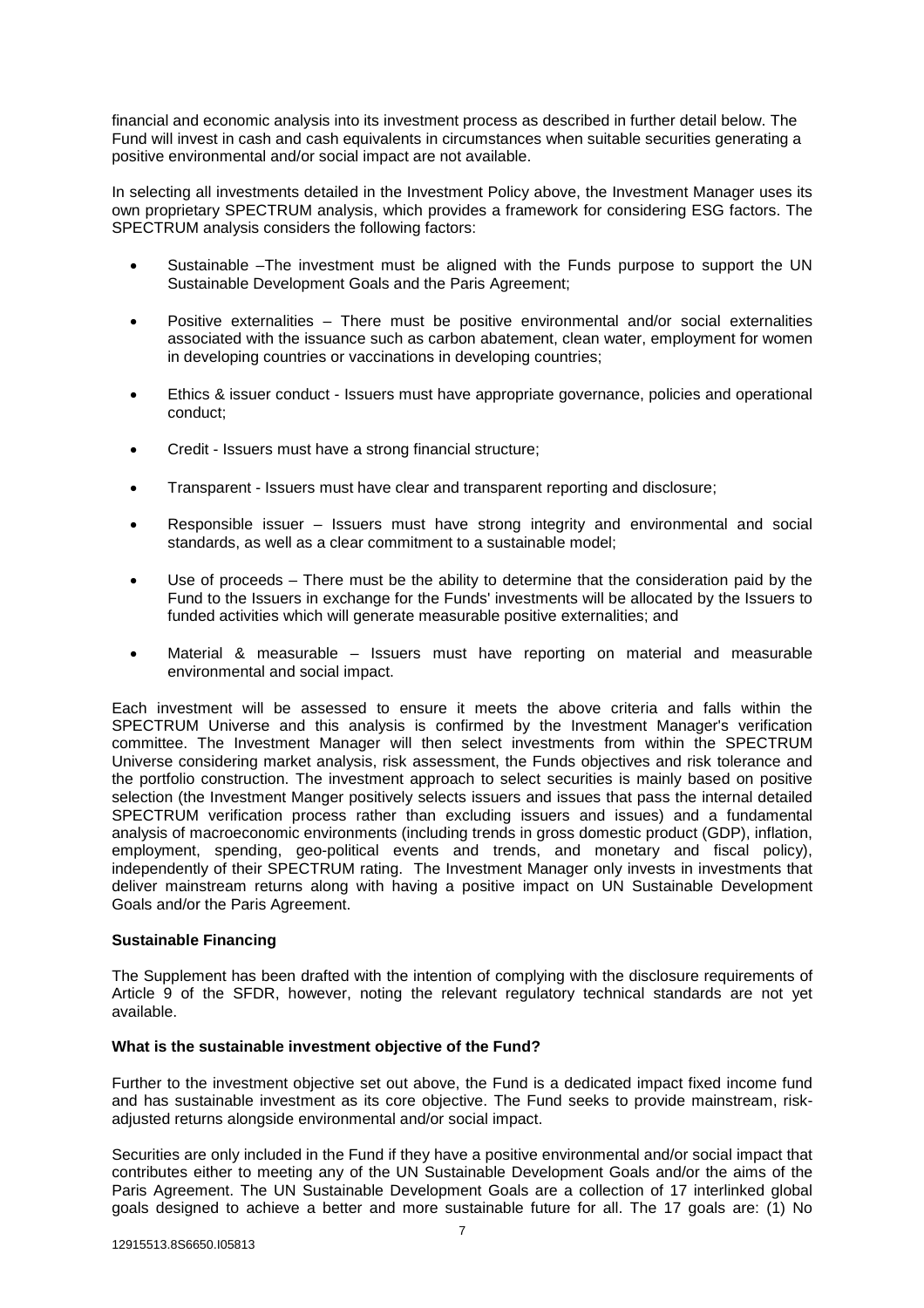Poverty, (2) Zero Hunger, (3) Good Health and Well-being, (4) Quality Education, (5) Gender Equality, (6) Clean Water and Sanitation, (7) Affordable and Clean Energy, (8) Decent Work and Economic Growth, (9) Industry, Innovation and Infrastructure, (10) Reducing Inequality, (11) Sustainable Cities and Communities, (12) Responsible Consumption and Production, (13) Climate Action, (14) Life Below Water, (15) Life On Land, (16) Peace, Justice, and Strong Institutions, and (17) Partnerships for the goals. Each goal has a specific target to be achieved between 2020 and 2030. The Paris Agreement's goal is to avoid dangerous climate change by limiting global warming to well below 2°C and pursuing efforts to limit it to 1.5°C. It also aims to strengthen countries' ability to deal with the impacts of climate change and support them in their efforts.

The issuer of investments must also pass the verification process from an environmental, social and governance perspective.

Securities selected for inclusion in the Fund's investable universe are verified through the Investment Manager's proprietary and independent verification process, the SPECTRUM® process. Further details of the process can be found on the Investment Manager's website: details of the process can be found on the Investment Manager's website: https://affirmativeim.com/process/.

A diversified investment grade fixed income portfolio is constructed to deliver a positive environmental and social impact with mainstream fixed income returns. The Investment Manager reports on key environmental and social metrics within its annual Impact Report, which may vary year on year depending on investments made by the Fund.

Examples of environmental metrics include: tonnes of green gas emissions (GHG) avoided per year, weighted average carbon intensity (WACI), megawatts of clean energy capacity installed, m3 of water treated, daily passenger capacity for low carbon transport and m3 of green buildings by floor area.

Examples of social metrics include: number of jobs retained/created, number of students with access to green education facilities, number of children immunised, number of microfinance and SME loans.

#### **What investment strategy does the Fund follow to meet its sustainable investment objective?**

The Fund invests only in securities which are verified as having a positive environmental and/or social impact and which contribute to achieving the UN Sustainable Development Goals and/or the Paris Agreement. The Investment Managers verification team, which comprises the credit and sustainability teams, analyses each security and issuer according to the SPECTRUM® process. The output of this analysis is the investable universe from which the Investment Manager's portfolio management team manages the Fund. The impact of the Fund is measured on an annual basis in the annual Impact Report.

#### **What are the binding elements for the investment selection?**

Further to the above, the Fund's investments are limited to issuers and securities which have passed SPECTRUM® verification process and are therefore deemed to deliver a positive environmental and/or social impact.

The exclusion of certain issuers is another binding element. Issuers that do not meet the SPECTRUM criteria are excluded from the investable universe. The SPECTRUM verification process seeks to avoid issuers that are involved in manufacturing tobacco products, the manufacture or sale of weapons and/or ammunition, gambling operations and/or coal mining or production, or are poor ESG performers, as set out in the Investment Manager's exclusionary criteria. Such issuers are examined on a case-by-cases basis under the SPECTRUM® process. The Investment Manager's exclusionary criteria apply to the Fund, details of which can be found here: https://affirmativeim.com/policies/.

#### **How is the strategy implemented in the investment process on a continuous basis?**

The SPECTRUM® verification process is the first stage of the Investment Manager's investment process. The output of the verification process is a universe of eligible securities. If a security is held, it will be reviewed on at least an annual basis during the Investment Manager's annual impact reporting cycle.

During the impact reporting process, the issuer's impact reporting is reviewed. The Investment Manager will engage with the issuer if the impact reporting is not deemed sufficient.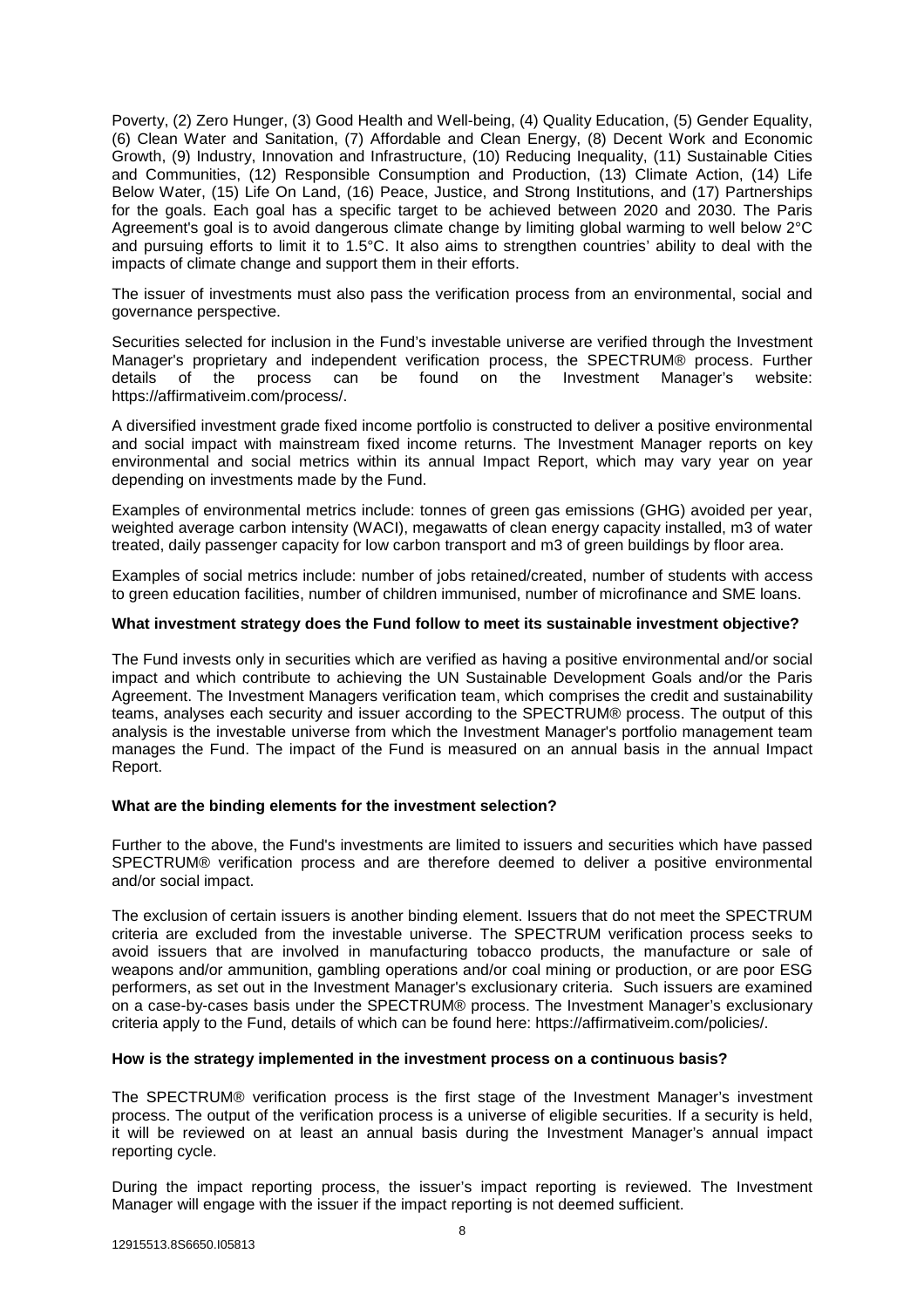Credit and sustainability analysts also engage with issuers prior to issuance and on an ad hoc basis. Investments are reassessed for inclusion in the investable universe whenever necessary. If a security fails to deliver positive impact or the issuer fails to continue to meet the Investment Manager's strict ESG criteria or reporting standards, the security will be 'downgraded' and the portfolio managers must sell the security within 30 days subject to the best interest of shareholders.

Given the impact bond market is evolving, the SPECTRUM® verification methodology is reviewed annually and updated where necessary.

#### **Is there a measurable objective?**

The Investment Manager adopts a 'best-in class' approach by screening the investment universe using the SPECTRUM® verification process. The Fund is based on positive selection. It only invests in securities that deliver mainstream returns alongside positive impact. The majority of conventional bonds on issue globally will be excluded as they do not deliver positive environmental or social impact.

The number of securities excluded varies depending on the level and quality of issuances. Historically approximately 15-25% of the securities we have reviewed from both labelled and unlabelled bond market have been excluded from our investable universe.

#### **What is the policy to assess good governance practices of the investee companies?**

Governance is about a company's leadership, remuneration of staff (incl. executives}, audits, internal controls, shareholder rights, tax compliance and its relations to other stakeholders.

The governance practices of issuers are assessed within the SPECTRUM® process. Both the sustainability and credit teams consider an issuer's governance in their assessments. Governance is specifically taken into account under the 'ethics & issuer conduct' (credit assessment) and 'responsible issuer' (sustainability assessment) pillars. In this assessment the sustainability and credit teams undertake their own research alongside the research of some external ESG providers.

#### **What are the likely impacts of sustainability risks on the returns of the Fund?**

The Investment Manager anticipates a positive impact on the returns of the Fund. The Investment Manager believes that the environmental, social and governance practices of a company or issuer are inherently linked to its long-term success and that those companies or issuers with ESG business practices and operations are more likely to succeed and long term be more credit worthy. Please see further information the potential impact of sustainability risks under the heading "Risks Associated with Sustainable Investment" and "Risks Associated with the SPECTRUM® process".

#### **What is the minimum asset allocation planned for the Fund?**

The asset allocation for the Fund is based on positive selection and assets can only be allocated to investments within the SPECTRUM universe. The Fund invests solely in labelled and unlabelled green, social or sustainability bonds, alongside SPECTRUM Aligned Bonds and thus all investments in the Fund are sustainable, except cash.

The mixture of green, social, sustainability and SPECTRUM Aligned Bonds will change through time. The proposed initial investment mix is shown in the chart below.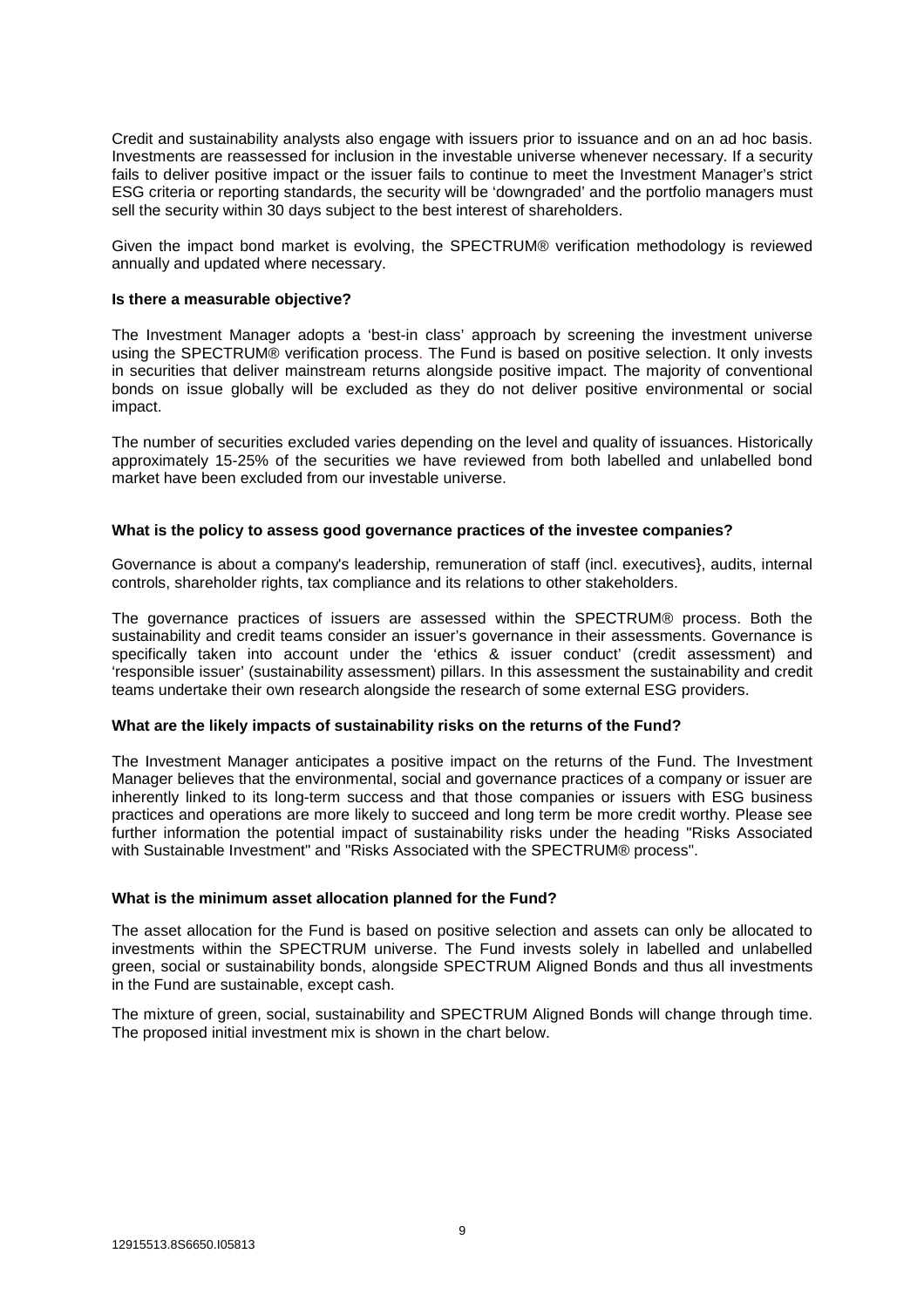



\* *Subcategory #1A covers investments that are qualified as sustainable. A sustainable investment means an investment in an economic activity that contributes to an environmental objective, measured for example by key resource efficiency indicators such as CO2 emissions, or the use of water, or an investment that contributes to a social objective, such as tackling inequality or that fosters social cohesion. The sub-category* **#1B Other E/S characteristics** *covers investments aligned with the environmental or social characteristics that do not meet the criteria of 'sustainable investment' and #2Remainder includes investments nor are qualified as sustainable.*

### **Information on the Environmental Objectives to which the investment underlying the Fund contributes**

For the purposes of Article 9 of SFDR as amended by the Taxonomy Regulation, the investments underlying the Fund contribute to the environmental objectives of climate change mitigation and climate change adaptation. Investors should also note that the investments underlying the Fund also contribute to social objectives as further described above.

### **How and to what extent the investments underlying the Fund are economic activities that qualify as environmentally sustainable**

The Fund seeks to make sustainable investments including investments in economic activities that qualify as environmentally sustainable under Article 3 of the Taxonomy Regulation. However, as of the date of this Supplement, the Fund is not in a position to comply with the technical screening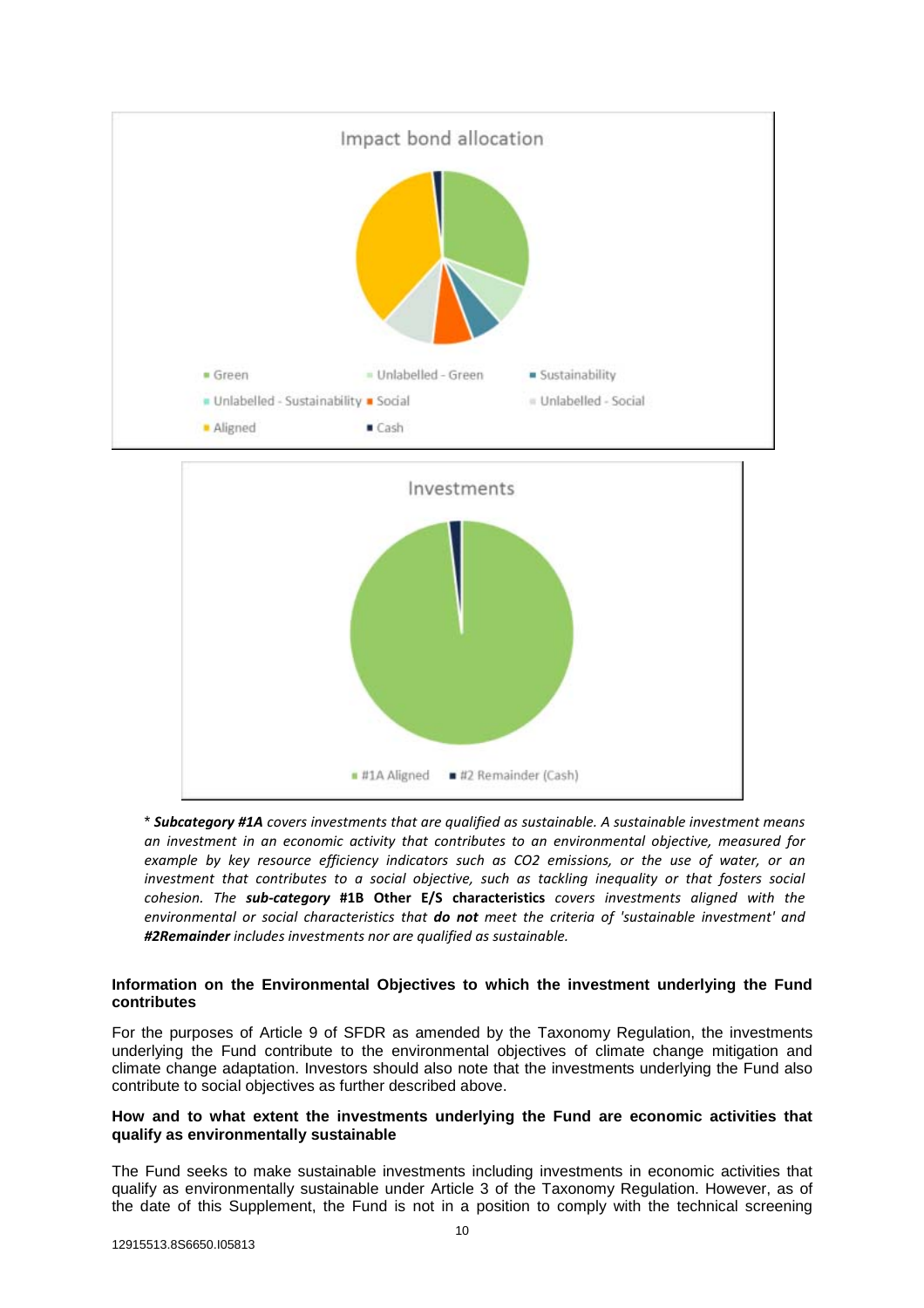criteria and any related legislative and regulatory requirements that have been established by the European Commission ("**TSC**") for the reasons outlined below.

#### **The proportion of investments in environmentally sustainable economic activities selected for the Fund, including details on the respective proportions of enabling and transitional activities, as a percentage of all investments selected for the Fund.**

As of the date hereof the Investment Manager has determined that the Fund is not in a position to provide a reliable and verifiable alignment for the following reasons:

- (i) In addition to investments in economic activities that qualify as environmentally sustainable under Article 3 of the Taxonomy Regulation the Fund also invests in environmentally sustainable investments in sectors which are not covered by the TSC;
- (ii) In addition to investments in economic activities that qualify as environmentally sustainable under Article 3 of the Taxonomy Regulation, the Fund invests in sustainable investments with a social objectives, which do not fall within the ambit of the Taxonomy Regulation or the related TSC.
- (iii) The TSC require the availability of multiple, specific data points regarding each investment. As at the date hereof, there is insufficient reliable, timely and verifiable data available to the Investment Manager to be able to assess investments using the TSC.

In light of the above, it has been determined to include a 0% taxonomy aligned disclosure, in line with the current approach proposed by the European Commission in respect of the Taxonomy Regulation disclosure requirements where a reliable and verifiable alignment is not currently possible and until such stage as formal guidelines are issued to the industry in respect of such disclosures. In this regard, as of date hereof, the proportion of investments in environmentally sustainable economic activities is currently 0% which comprises of 0% in transitional and 0% in enabling activities.

The Manager, in consultation with the Investment Manager, is keeping this determination under review and once sufficient reliable, timely and verifiable data on the Fund's investments becomes available and/or formal guidelines are issued, the Manager, in consultation with the Investment Manager, will consider whether to update the descriptions referred to above taking into account any such developments.

#### **In which economic sectors are the investments made?**

The Fund is mostly exposed to the financial and government-related fixed income sectors. The sectoral mix is expected to change over time.

The proposed initial sectoral exposure for the Fund is shown in the chart below. All investments are in category #1A, except for cash.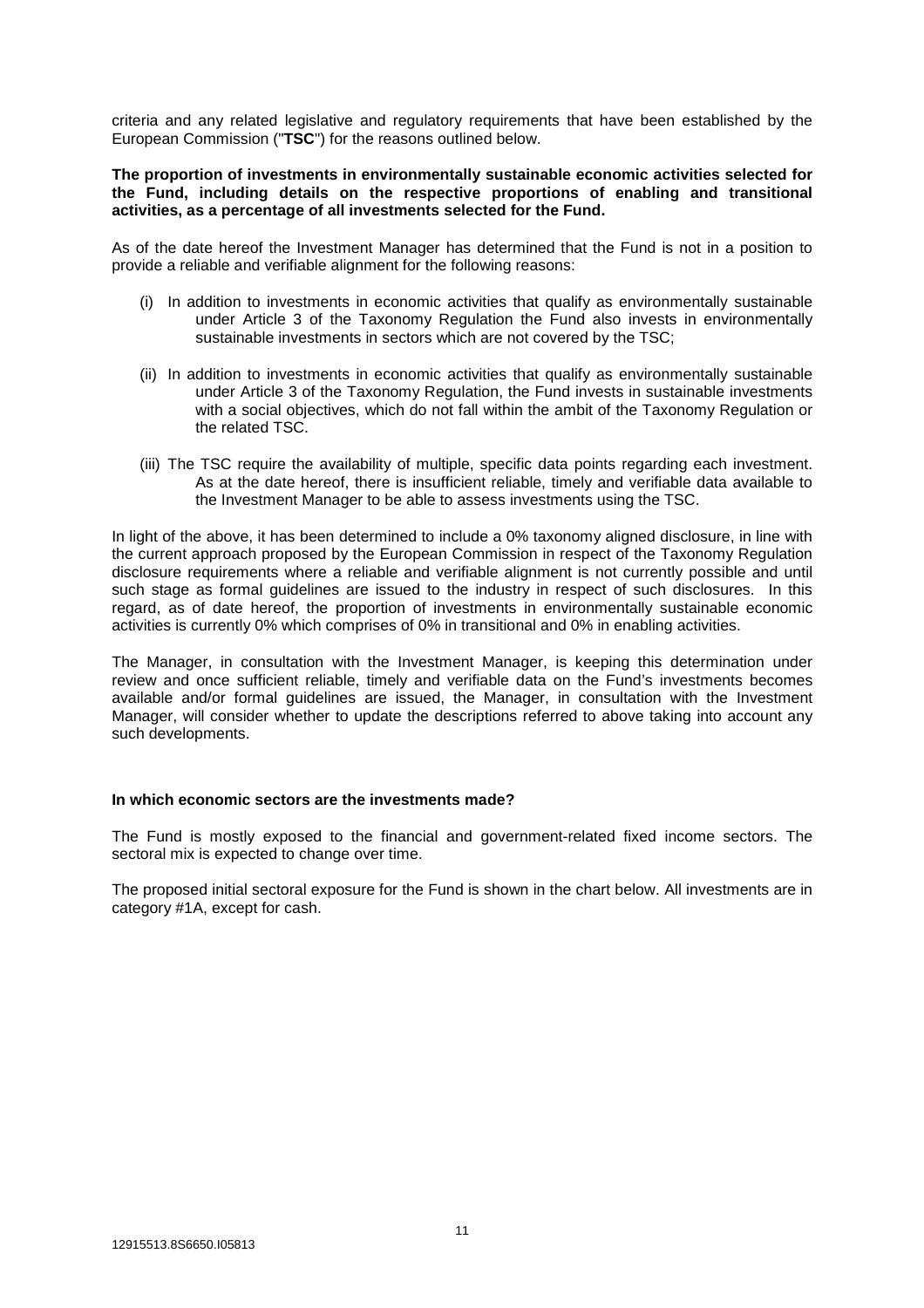

#### **Does the Fund make use of derivatives?**

Yes. The Fund uses derivatives for share class hedging as further detailed below under the heading "Financial Derivative Instruments".

#### **What investments are included under "#2 Remainder"?**

The Fund may also use cash for risk management or liquidity purposes, which is not subject to the SPECTRUM® process.

#### **How will sustainable investments contribute to a sustainable objective and not significantly harm any other sustainable investment objectives?**

The Fund solely invests in bonds that generate positive environmental and/or social impact. The potential for this impact is assessed through the SPECTRUM® process and a full analysis is conducted for each unlabelled issuer or labelled bond framework. This allows the Investment Manager to research on a case-by-case basis the expected impact. To understand this, both the intended positive impact and any externalities, positive or negative, are considered.

The Investment Manager has its own internal taxonomy of environmental and social projects. An assessment of each investments alignment with the Investment Manager's taxonomy is done at two stages. The first stage is during the SPECTRUM® process, part of the SPECTRUM® process includes ensuring that the Issuer will use the proceeds of the Funds' investment to generate measurable positive externalities. The acceptable positive externalities included in the SPECTRUM® process align with the Investment Manager's own internal taxonomy of environmental and social projects. The second stage is at impact reporting. Investments held are reviewed annually during the Investment Manager's annual impact reporting cycle. During the impact reporting process, the issuer's impact reporting is reviewed and the Investment Manager will ensure that the investments continue to generate acceptable positive externalities in line with the SPECTRUM® process and therefore the Investment Manager's own internal taxonomy.

The eligible environmental sectors include energy, infrastructure, water resource management, resource efficiency, land management, marine environment and fisheries. The eligible social sectors include education, training and employment, global health, empowerment of women and vulnerable groups, financial inclusion and sustainable enterprises, food security and social housing. The Investment Manager taxonomy is informed by other external efforts to define environmental and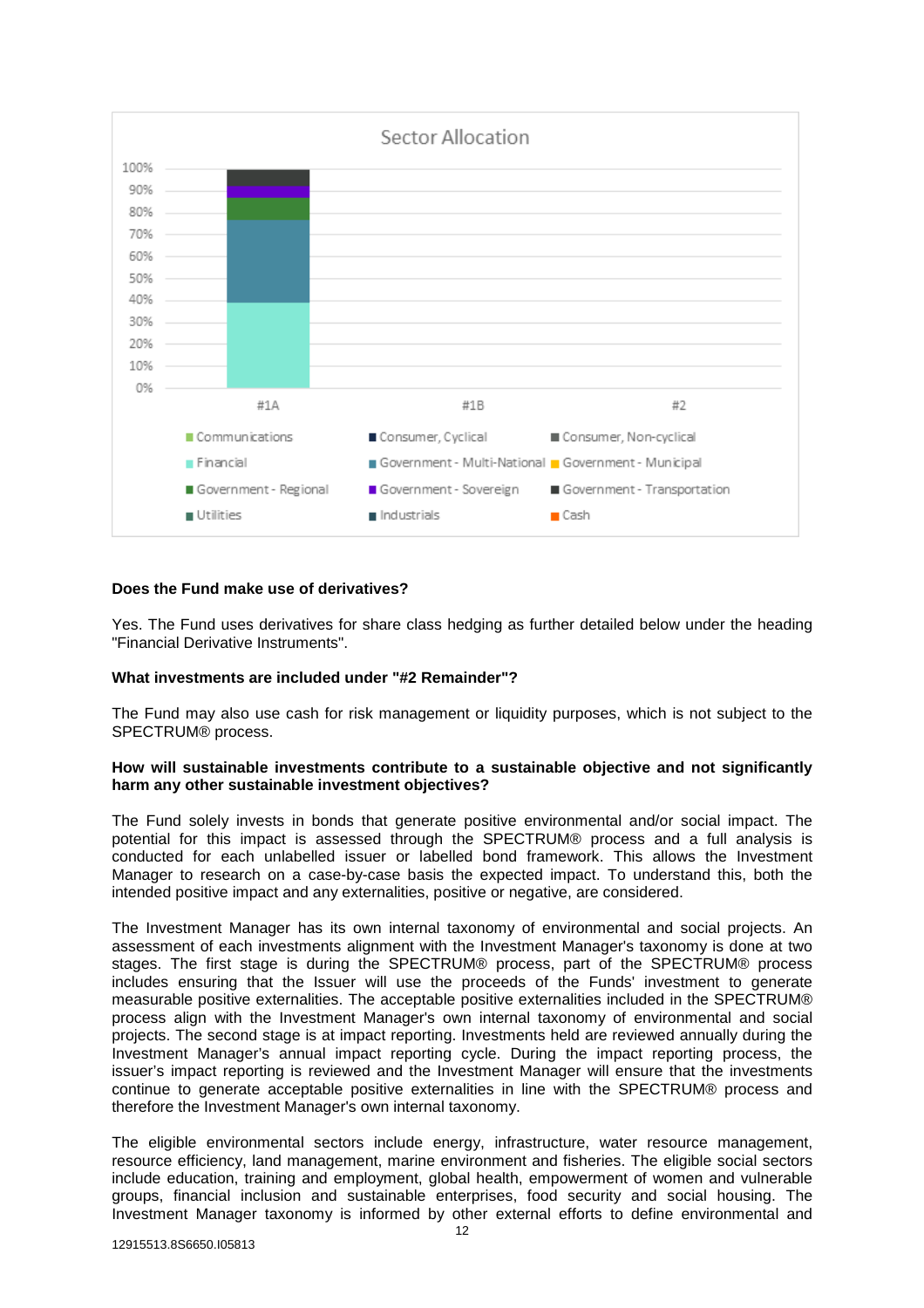social investing, such as the EU Sustainable Finance Taxonomy, Climate Bonds Initiative's Taxonomy and the International Capital Market Association's (ICMA) guidance on green and social bonds. The Investment Manager reviews whether changes are needed regularly, based on the latest market and scientific developments.

The issues and issuers within the SPECTRUM® investment universe are reviewed on an ongoing basis and Investment Manager reports on the Fund's impact in the annual Impact Report.

#### **How are principal adverse impacts on sustainability factors taken into account?**

Principal adverse impacts on sustainability factors are taken into account within the Investment Manager verification process SPECTRUM®. These are considered at two levels: (1) adverse impacts that are associated with the use of proceeds of the bond and (2) adverse impacts associated with the issuer of the bond, but not necessarily coming from the stated use of proceeds. The 'responsible issuer' criteria within the SPECTRUM® analysis focuses on the issuer itself and whether it meets Investment Manager's standards from an ESG perspective. This includes environmental, social and employee matters, respect for human rights, anticorruption and antibribery.

#### **How are investments excluded that significantly harm sustainable investment objectives?**

If an investment is associated with significant environmental or social harm it would fail to meet the SPECTRUM® criteria and would be excluded from the SPECTRUM Bond® universe. As a result, the issuance will not be eligible for purchase in the Fund. The SPECTRUM® process requires the analyst to consider whether there are direct or indirect environmental or social negative impacts resulting from the stated use of proceeds or the issuer.

The Fund also adheres to the Investment Manager's exclusionary criteria.

#### **What sustainability indicators are used to measure the attainment of the sustainable objective of the Fund?**

The environmental and social characteristics of the Fund are assessed during two stages: at the initial verification of the bond issue and issuer, when the Investment Manager verification team first completes the SPECTRUM® analysis, and during annual impact reporting. Both the bond issue, in terms of use of proceeds, and the issuer of the bond, from an ESG perspective, are independently assessed.

The SPECTRUM® verification process encompasses both sustainability and credit reviews. Through this process the SPECTRUM Bond® and SPECTRUM® aligned universe of eligible bonds is built through positive selection across the criteria listed below. Further information on the SPECTRUM® process can be found here: https://affirmativeim.com/process/.

Sustainability indicators are also included in the annual Impact report. Examples include the potential avoided emissions calculated through the Carbon Yield methodology and the Task Force on Climate-Related Financial Disclosures (TCFD) recommended metric Weighted Average Carbon Intensity (WACI). The annual Impact Report for the Fund is available here https://affirmativeim.com/impactreport/.

#### **Can** I **find on-line more product-specific information?**

You can find more information regarding the Investment Manager's investment process at: https://affirmativeim.com/process/

#### **Is a specific index designated as a reference benchmark to determine whether the Fund is sustainable?**

No, the Fund assesses the sustainability aspects of the portfolio on an absolute basis. An example is the number of tonnes of CO2 expected to be mitigated by the projects funded by the securities the Fund owns. This assessment is a true 'net' expected CO2 saving, as it analyses the carbon expended in the construction of the project as well as the expected carbon saving over the life of the project. The Investment Manager publishes the Fund's Weighted Average Carbon Intensity (WACI) in the annual Impact Report.

The Benchmark is not aligned with the sustainable investment objective pursued by the Fund. The Fund is actively managed in reference to the Benchmark as its performance is compared to the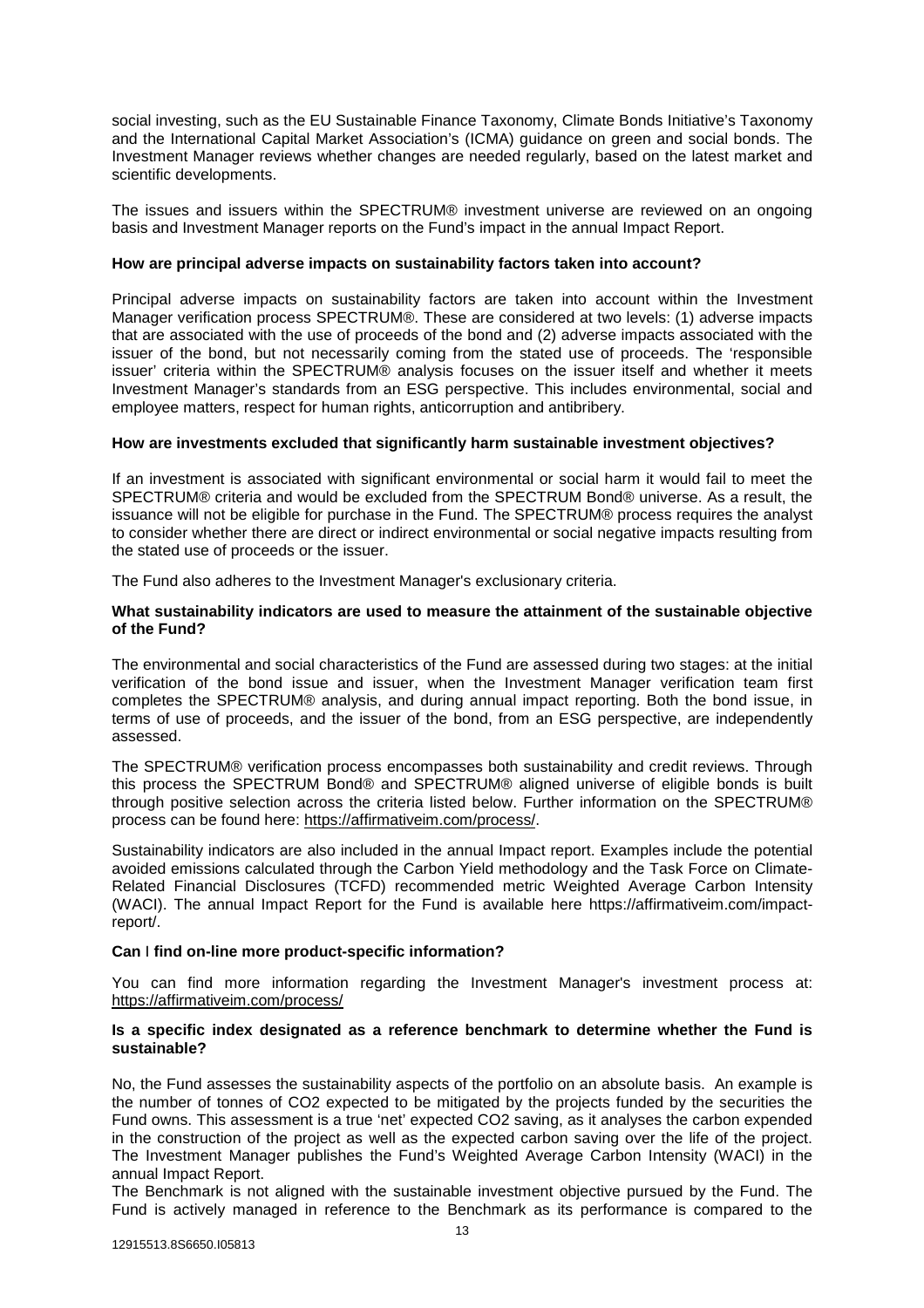Benchmark in marketing materials and the Fund's performance is measured against the Benchmark for performance comparison purposes only. The Fund is measured against a mainstream benchmark as the Fund seeks to deliver mainstream returns.

#### **Financial Derivative Instruments**

The Fund may utilise foreign exchange forwards for currency hedging purposes at share class level. Details of the hedged share classes are set out in the section entitled "Key Information for Subscribing and Redeeming" below.

The Fund's use of the FDI listed is provided for in the Fund's Risk Management Process. The Investment Manager employs a Risk Management Process in respect of the Fund which enables it to accurately measure, monitor and manage the various risks associated with these FDIs.

The Fund is a long only fund and does not have any short positions.

#### **Share Class Hedging**

A Class designated in a currency other than the Base Currency may be hedged against exchange rate fluctuation risks between the designated currency of the Class and the currency weightings in the fund. Any financial instruments used to implement such strategies with respect to one or more Classes shall be assets/liabilities of the Fund as a whole but will be attributable to the relevant Class(es) and the gains/losses on, and the costs of, the relevant financial instruments will accrue solely to the relevant Class. However, investors should note that there is no segregation of liability between Share Classes. Shareholders are therefore exposed to a risk that hedging transactions undertaken in one class may impact negatively on the Net Asset Value of another Class.

Any currency exposure of a Class may not be combined with or offset against that of any other Class of the Fund. The currency exposure of the assets attributable to a Class must be allocated to the Class being hedged and may not be allocated to other Classes. Where the Investment Manager seeks to hedge against currency fluctuations, while not intended, this could result in over-hedged or under-hedged positions due to external factors outside the control of the Fund. Over-hedged positions will not exceed 105% of the Net Asset Value of a hedged Class and under-hedged positions will not fall short of 95% of the portion of the Net Asset Value of the Class which is to be hedged against currency risk. Hedged positions will be reviewed daily by the Investment Manager to ensure that over-hedged or under-hedged positions of any hedged Class do not exceed or fall short of the limits outlined above and that any position that is materially in excess of 100% of the Net Asset Value of a Share Class are not carried forward from month to month To the extent that hedging is successful for a particular Class, the performance of the Class is likely to move in line with the performance of the underlying assets (before taking account of any relevant hedging fees or costs), with the result that investors in that Class will not gain/lose if the Class currency falls/ rises against the Base Currency.

Please refer to the section entitled "Hedged Classes" of the Prospectus for further details.

#### **Leverage of the Fund**

The Fund employs the commitment approach in measuring its global exposure. The global exposure of the Fund calculated in accordance with the commitment approach, shall not exceed 100% of its Net Asset Value.

### **PROFILE OF A TYPICAL INVESTOR**

The Fund is suitable for investors willing to tolerate a low to medium level of volatility who are seeking a portfolio which has a short term horizon. The fund is designed as an alternative to a cash fund but with longer duration and hence slightly higher volatility.

#### **INVESTMENT RESTRICTIONS**

The general investment restrictions set out under the heading Investment Restrictions in the Prospectus are deemed to apply at the time of purchase of the Investments. If such limits are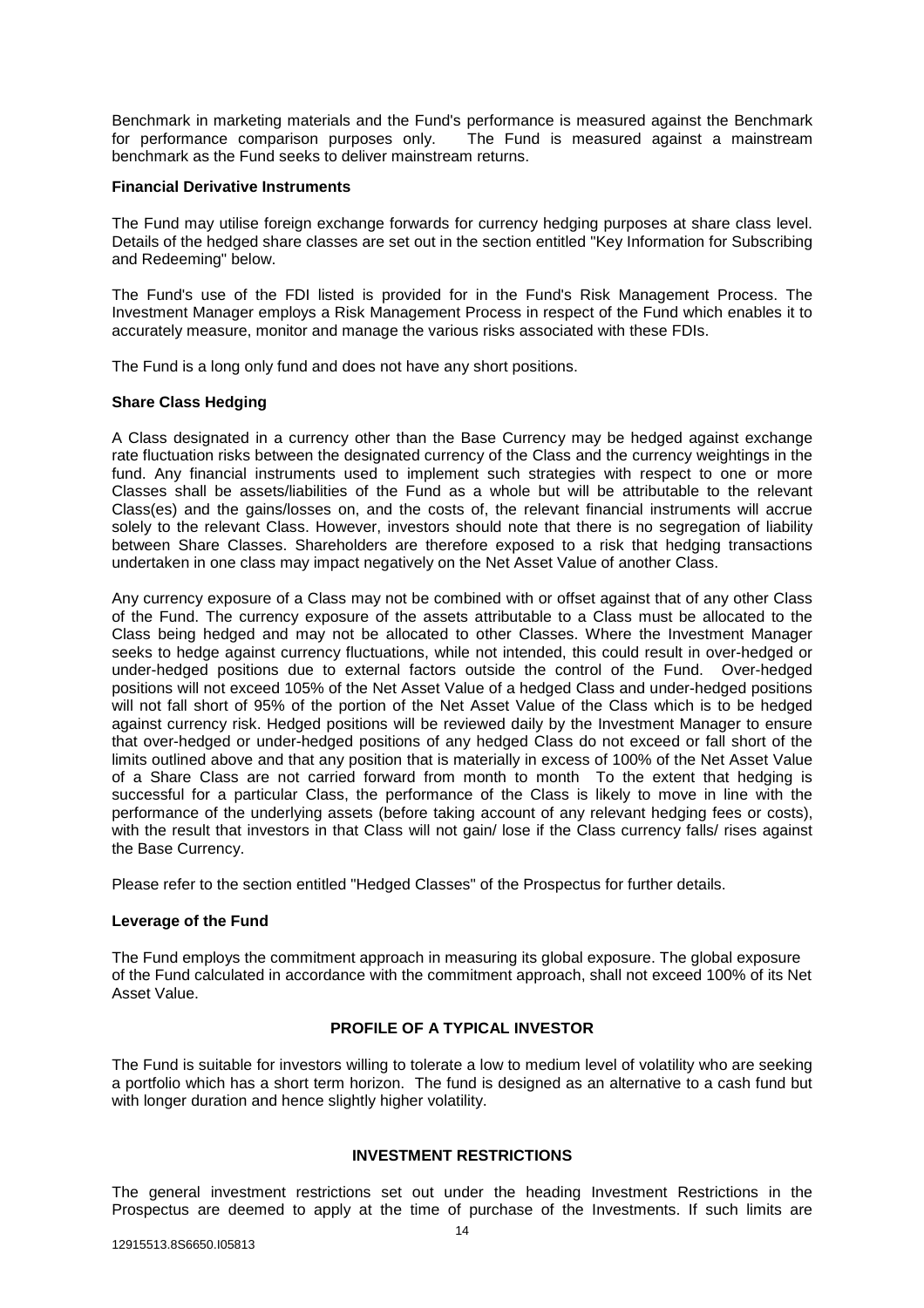exceeded for reasons beyond the control of the ICAV, or as a result of the exercise of subscription rights, the ICAV must adopt, as a priority objective, the remedying of the situation, taking due account of the interests of Shareholders.

#### **BORROWING**

In accordance with the general provisions set out in the Prospectus under the heading Borrowing and Lending Powers, the Fund may borrow up to 10% of its total Net Asset Value on a temporary basis and not for speculative purposes.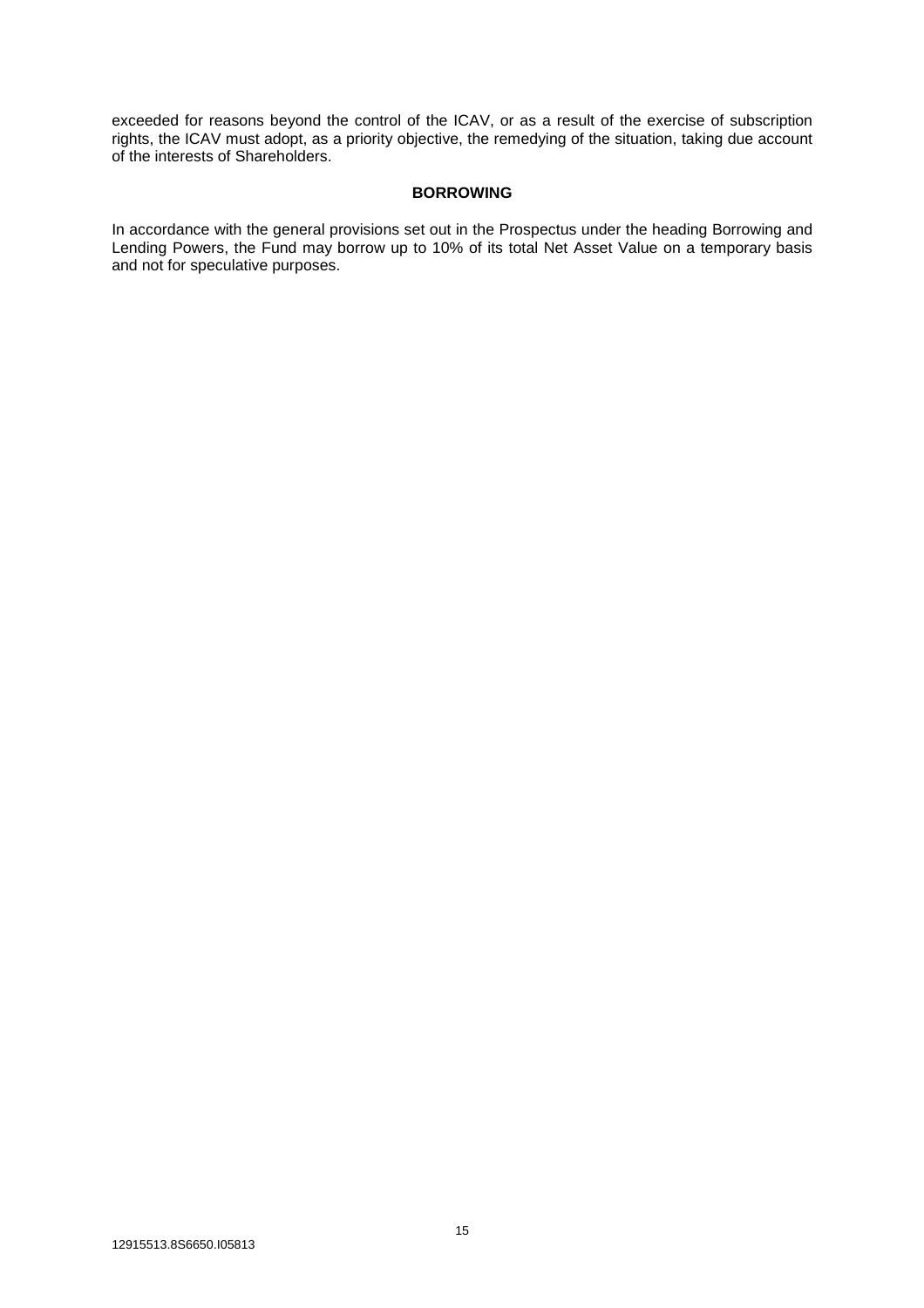#### **RISK FACTORS**

Investment in the Fund carries with it a degree of risk including, but not limited to, the risks described in the "Risk Factors" section of the Prospectus. These investment risks are not purported to be exhaustive and potential investors should review the Prospectus and this Supplement carefully and consult with their professional advisers before making an application for Shares. There can be no assurance that the Fund will achieve its investment objective. The following additional risks apply to the Fund:

**The value of investments and income from them can go down as well as up (this may partly be the result of exchange rate fluctuations in investments which have an exposure to foreign currencies) and investors may not get back the full amount invested. An investment in the Fund should not constitute a substantial proportion of an investment portfolio and may not be appropriate for all investors.** 

#### *Risks associated with sustainable investment*

The Investment Manager undertakes an analysis of all proposed investments against its SPECTRUM criteria prior to a determination being made as to whether to proceed with such investment. Consideration will be given to: (i) any adverse social or environmental impacts of such investments; and (ii) any governance issues identified that may affect an investment. However, there can be no guarantee that the information that the Investment Manager relies on to make such determinations accurately reflects the sustainability impacts of an investment as the availability of data required to undertake this analysis may be limited for certain investments.

Use of ESG criteria by the Investment Manager to select investments for the Fund involves a degree of subjectivity on the part of the Investment Manager. There can be no assurance that the ESG criteria taken into account by the Investment Manager will result in the Fund's investments aligning with a Shareholder's specific values or beliefs. The ESG criteria may be amended at any time without prior notice being given to the Fund or its Shareholders.

The selection of investments based on the Investment Manager's ESG criteria may affect the Fund's ability to select, or maintain exposure to, certain investments. This may result in the performance of the Fund differing from a fund with a similar strategy that does not take ESG criteria into consideration.

Globally, sustainable finance has become an area of focus in recent years. While a number of sustainable finance initiatives, including: (i) the creation of a classification system to assist in determining whether an economic activity is environmental sustainable; and (ii) specific disclosure requirements for products that (a) have sustainable investment as their objective; or (b) promote environmental or social characteristics, are in the process of being implemented at an European level, the relevant legislation is still in the initial stages of implementation. Additional risks associated with the implementation of these initiatives by the Investment Manager may arise.

### *Risks associated with the SPECTRUM® process*

The SPECTRUM® verification methodology may be subject to limitations due to the availability of data from issuers or from data service providers. The SPECTRUM® methodology allows the Investment Manager to have a disciplined process in its assessment of the sustainability profile of an issuer but is not definitive and is designed to be used in conjunction with other tools and data providers and assessments relating to a company's sustainability related business model and practices.

 The SPECTRUM® methodology is dynamic and is designed to be adaptive to changing developments in relation to sustainability. The Investment Manager may change any of its SPECTRUM® methodology related processes at any time without notice and at its discretion.

No guarantee or undertaking is given in relation to the financial performance of a particular company based upon its scoring under the SPECTRUM® methodology.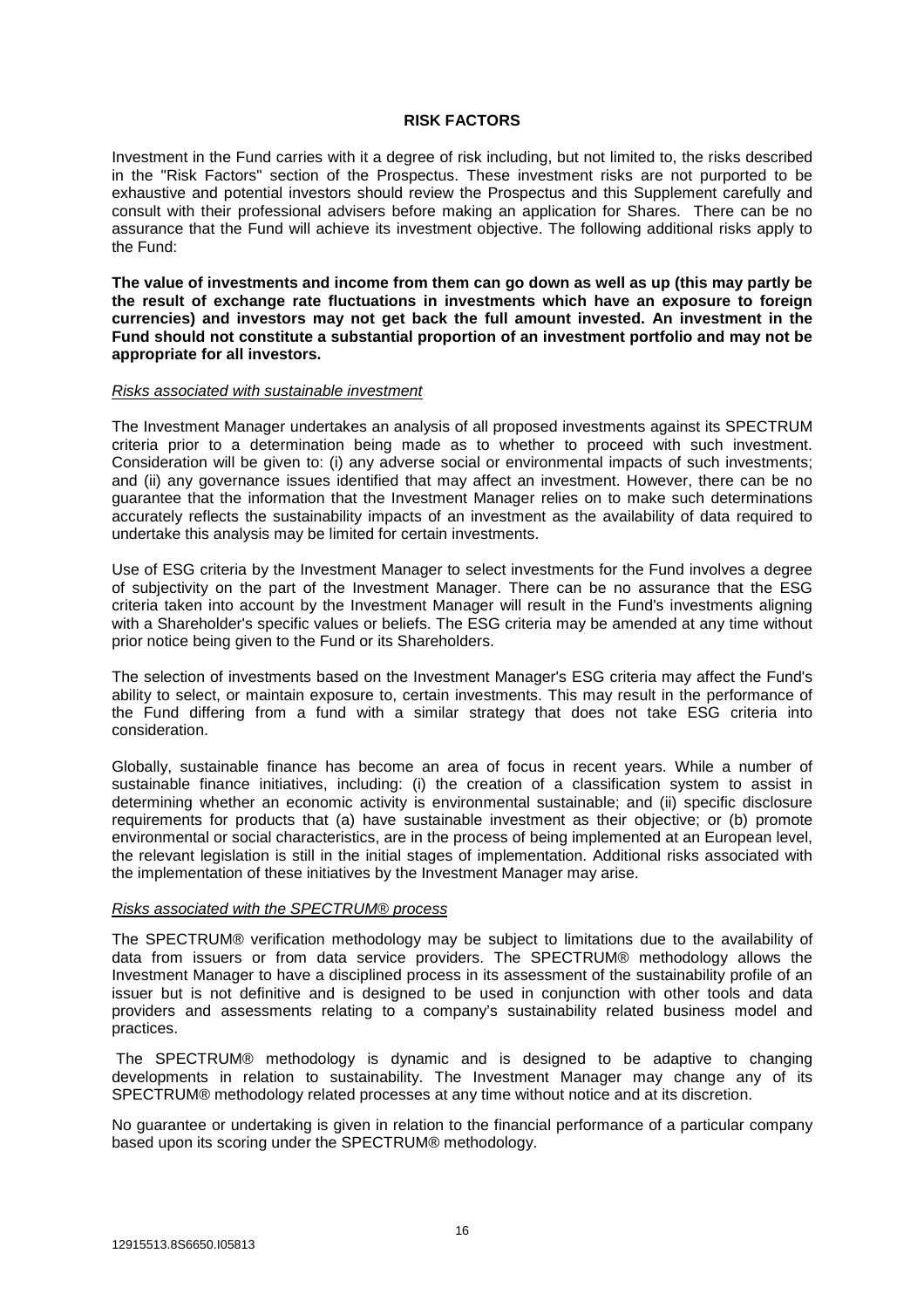#### *Risks associated with investment in debt securities*

Funds that invest in debt securities are subject primarily to credit risk and interest rate risk. Such risks can affect the price of a security and the Fund's ability to dispose of such securities. The price of debt securities may be influenced by: (i) the perceived creditworthiness of the issuer of such securities; and (ii) interest rate movements. The value of debt securities tends to decline as interest rates rise. The Fund may invest in lower rated securities or securities with no credit rating which typically offer higher yields than higher rated securities to compensate for the reduced creditworthiness and the increased risk of default associated with such securities. There are no restrictions on the credit quality of debt securities or loans that the Fund may invest in with the exception of 10% restriction on investment in below Investment Grade securities as set out under the Investment Policy.

### *Credit Risk*

Debt securities to which the Fund may be exposed could be subject to a default in payment of interest and/or principal. There can be no assurance that the issuers of debt securities will not experience credit difficulties that could result in the loss of some or all of the amounts invested on behalf of the Fund in such securities. In addition, the Fund will be exposed to credit and default risks in relation to the counterparties (including prime brokers and other financing counterparties) with whom the Investment Manager transacts or places margin or collateral on behalf of the Fund in respect of derivative transactions (which are held for treasury, cash management or hedging purposes).

### *Assessments of Credit Risk*

While the Investment Manager will assess the credit risk of exposures to individual obligors, securities or securitisation positions as part of its investment due diligence process and on an ongoing basis, there is a risk that the credit risk mitigation techniques used by the Investment Manager may prove less effective than expected.

Assessments relating to an individual obligor's ability to repay its loan will be based in part on information provided by that obligor. There is a risk that this information may prove to be inaccurate due to a misrepresentation or omission on the part of the obligor and that the obligor's ability to repay the amount due to the Fund may differ substantially from the projected amount. There are other circumstances which may also affect an obligor's ability to repay its loan including changes in the financial conditions of the business and/or changes in economic conditions globally or in the countries the obligor conducts its business.

## *High Yield/Sub-Investment Grade Securities Risk*

Lower-rated securities will usually offer higher yields than higher-rated securities to compensate for the reduced creditworthiness and increased risk of default that these securities carry. Lower-rated securities generally tend to reflect short-term issuer and market developments to a greater extent than higher-rated securities which react primarily to fluctuations in the general level of interest rates. During an economic downturn or a sustained period of rising interest rates, highly leveraged issuers of high yield securities may experience financial stress and may not have sufficient revenues to meet their interest payment obligations. There are fewer investors in lower-rated securities, and it may be harder to buy and sell securities at an optimum time.

#### *Investment Grade Debt Securities*

Although debt securities rated in the BBB or equivalent category are commonly referred to as investment grade, they may have speculative characteristics. Such investments may, under certain circumstances, lead to a greater degree of fluctuation in the Net Asset Value than if the Fund only invested in higher-rated investment grade securities with similar maturities. In addition, changes in economic conditions or other circumstances are more likely to lead to a weakened capacity to make principal and interest payments than is the case with higher grade bonds.

#### *Interest Rate Risk*

The value of debt securities can be affected by changes in interest rates. An increase in interest rates generally has a negative impact on the value of fixed rate debt securities. The longer the duration of a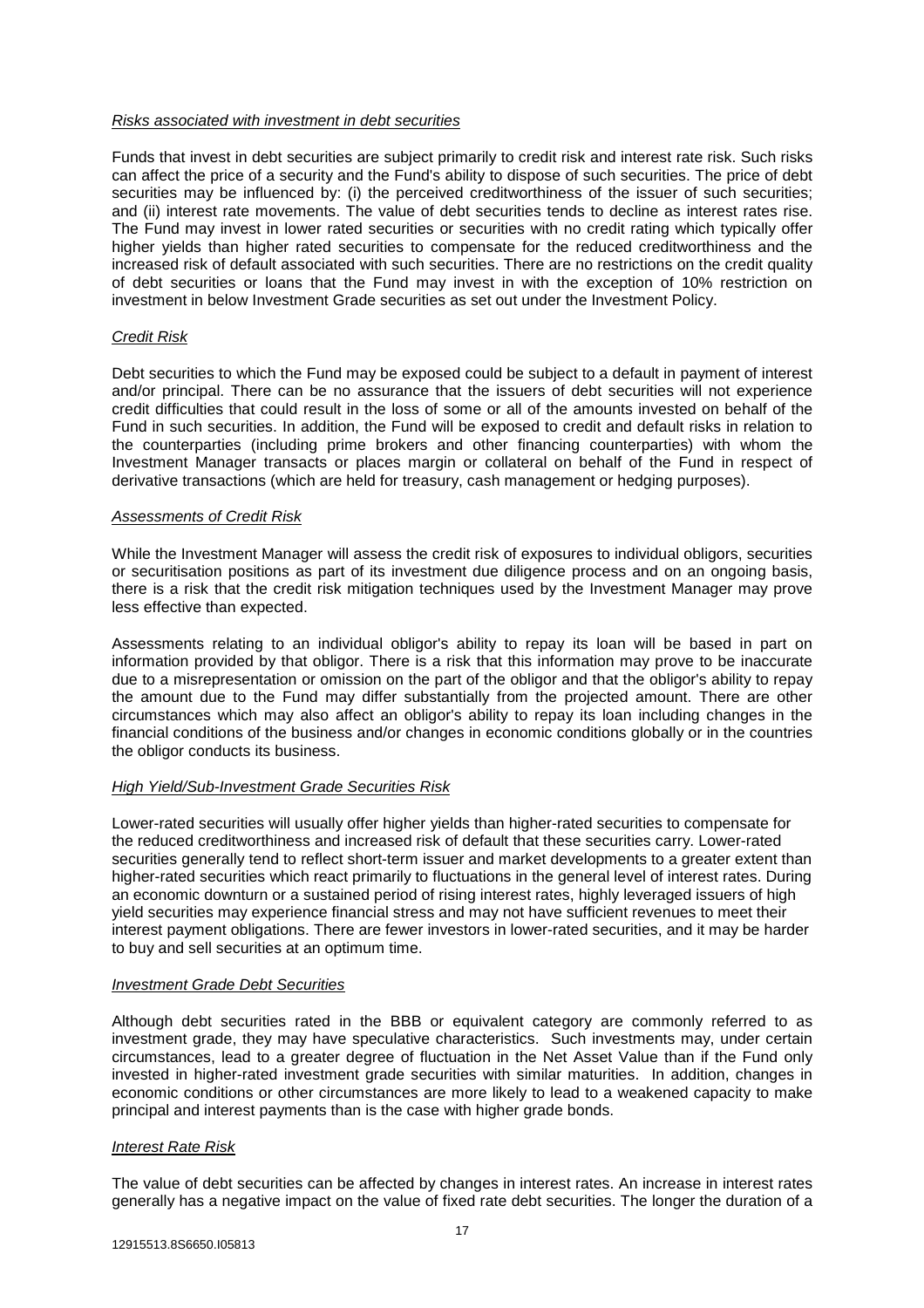debt security the greater the effect a change of interest rate will have on the value of that security. Such securities are generally subject to greater price volatility as a result of interest rate changes. Variable rate debt securities may also be affected by changes in interest rates but usually to a lesser extent than fixed rate debt securities.

#### *Rating Agencies and downgrading risk*

A credit rating by a credit rating agency will provide an indication of the creditworthiness of a particular issuer and security based on the opinion of the agency issuing the rating. Such rating cannot be considered an absolute guarantee as to the credit quality of the security. The financial position of a specific issuer may be better or worse than a credit rating suggests. Changes to an issuer's or a security's credit rating may have an adverse effect of the value of the Fund's investment. Additionally, no assurance can be given that the ratings assigned to any particular security will not be withdrawn or revised downward in the future. The Investment Manager may or may not be able to dispose of the debt instruments that are being downgraded.

#### *Sovereign Debt Risk*

The Fund may invest in debt securities issued or guaranteed by governments (national, state or local) or governmental agencies. Not all such securities are backed by the full faith and credit of the relevant national government and there is additional risk associated with investing in such securities. A number of factors can result in the entity responsible for the repayment of the debt being unable or unwilling to repay the principal and/or interest due in accordance with the terms of the debt arrangements including (i) political constraints; (ii) its cash flow position; and (iii) the relative size of the debt and its effects on the economy as a whole.

Where an issuer of sovereign debt defaults on its repayments, there may be limited recourse against the issuer and/or the guarantor. The Fund, as a holder of such debt securities, may be required to participate in restructuring arrangements in respect of these securities that may result in a reduction in the amounts the Fund will ultimately receive and/or a rescheduling of the payment of such amounts. The Fund may suffer significant losses when there is a default of sovereign debt issuers. The risk of default of sovereign debt issuers may be increased in emerging markets, please see the risk factor entitled "*Emerging Markets*" for further details.

#### *Corporate Debt Risk*

Where the Fund invests in corporate debt securities any adverse changes in the financial position of the issuer of such securities may affect the issuer's ability to make principal and/or interest payments to the Fund. Investments may be made in corporate debt securities that are categorised as below investment grade or are unrated. See the risk factor entitled *"High Yield/Sub-Investment Grade Securities Risk"* for further details. The corporate debt securities that the Fund may invest in may be either secured or unsecured.

#### *Maturity Risk*

Interest rate risk will generally affect the price of a debt security more if the security has a longer maturity. Debt securities with longer maturities will therefore be more volatile than other fixed income securities with shorter maturities. Conversely, debt securities with shorter maturities will be less volatile but generally provide lower returns than debt securities with longer maturities. The average maturity of each of the Fund's debt security investments will affect the volatility of the Fund's value.

#### *Volatility and liquidity risk*

The debt securities in certain emerging markets may be subject to higher volatility and lower liquidity compared to more developed markets. The prices of securities traded in such markets may be subject to fluctuations. The bid and offer spreads of the price of such securities may be large and the Fund may incur significant trading costs.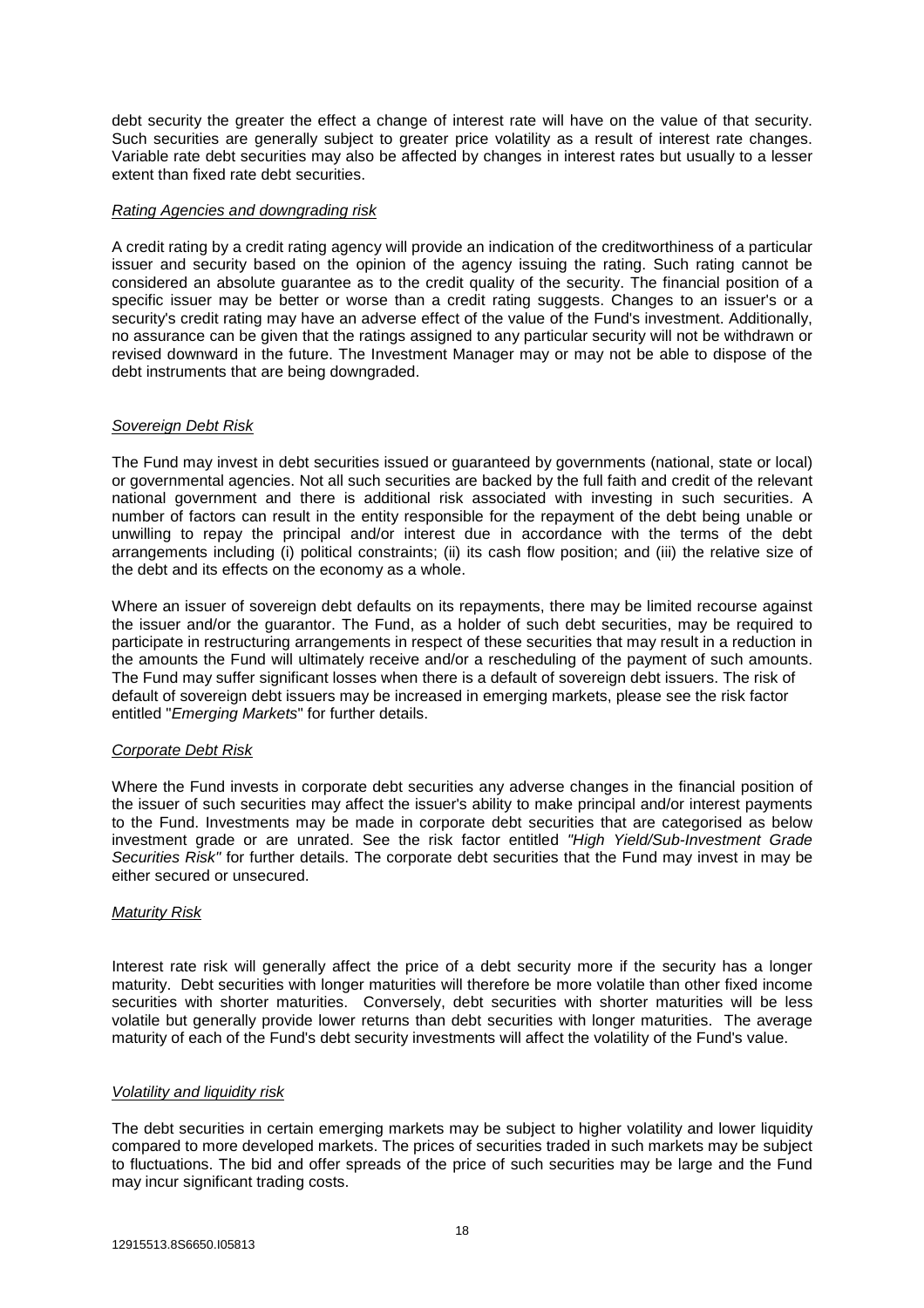#### *Emerging Markets*

Investment in Emerging Market securities and securities with Emerging Markets exposure involves a greater degree of risk than investment in securities of issuers based in developed countries. Among other things, emerging market securities investments may carry the risks of less publicly available information, more volatile markets, less strict securities market regulation, more accounting or financial fraud, less favourable tax provisions, and a greater likelihood of severe inflation and economic instability, political risks, unstable currency, war and/or expropriation of personal property than investments in securities of issuers based in developed countries. In addition, investment opportunities in certain Emerging Markets may be restricted by legal limits on foreign investment in local securities.

Emerging Markets generally are not as efficient as those in developed countries. In some cases, a market for a security may not exist locally, and transactions will need to be made on a neighbouring exchange. Volume and liquidity levels in Emerging Markets are lower than in developed countries. When seeking to sell emerging market securities, little or no market may exist for such securities. In addition, issuers based in Emerging Markets are not generally subject to uniform accounting and financial reporting standards, practices and requirements comparable to those applicable to issuers based in developed countries, thereby potentially increasing the risk of fraud or other deceptive practices. Furthermore, the quality and reliability of official data published by the governments or securities exchanges in Emerging Markets may not accurately reflect the actual circumstances being reported.

The issuers of some Emerging Market securities, such as banks and other financial institutions, may be subject to less stringent regulations than would be the case for issuers in developed countries and, therefore, potentially carry greater risks. Custodial expenses and transaction costs for a portfolio of Emerging Markets securities generally are higher than for a portfolio of securities of issuers based in developed countries.

#### *"Impact" Investing Risk*

Investing primarily in impact investments carries the risk that, under certain market conditions, the Fund may underperform as compared to the funds that invest in a broader array of investments. In addition, some impact investments may be dependent on government subsidies and on political support for certain technologies, projects and companies. The impact sector may also have challenges such as a limited number of issuers and liquidity in the market.

#### *Lack of Diversification*

The Fund's investments may not be widely diversified among sectors, industries, geographic areas or types of securities. Further, the Fund's portfolio may not necessarily be diversified among a wide range of issuers. Accordingly, the Fund's portfolio may be subject to more rapid change in value than would be the case if the Fund were required to maintain a wide diversification among companies or industry groups.

#### *Concentration of Investments*

The Fund is not limited in the amount of Fund capital which may be committed to any one investment (with the exception of the restrictions noted in the Investment Policy above). The Fund may at certain times hold a few, relatively large (in relation to its capital) positions in securities, with the result that a loss in any position could have a material adverse impact on the Fund's capital.

#### *Proprietary Investment Strategies*

The Investment Manager may use proprietary investment techniques and strategies that are based on considerations and factors that are not fully disclosed to the investors. These strategies may involve risks under some market conditions that are not anticipated by the Investment Manager. It is possible that the performance of the Investment Manager may be closely correlated to U.S. equity market returns in some market conditions, resulting (if those returns are negative) in losses to the Fund and its investors.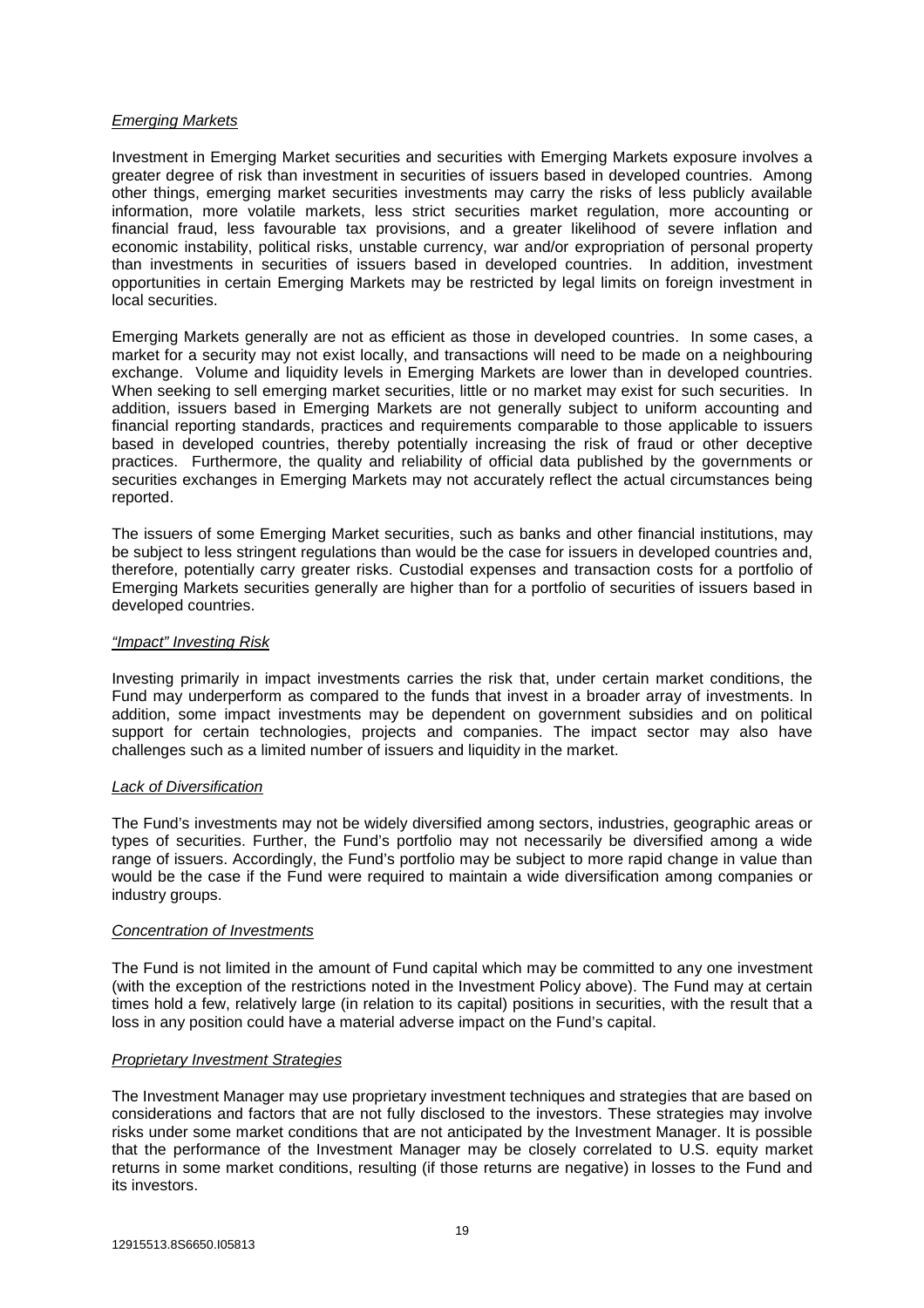#### *Identity and Reporting of Beneficial Ownership; Withholding on Certain Payments*

In order to avoid a US withholding tax of 30% on certain payments (which might in the future include payments of gross proceeds) made with respect to certain actual and deemed US investments, the Fund and/or the ICAV will be required to timely register with the US Internal Revenue Service (the "**Service**"), and agree to identify, and report information with respect to, certain direct and indirect US account holders (including debtholders and equityholders). Ireland has signed a Model 1A (reciprocal) inter-governmental agreement with the United States (the "**US IGA**") to give effect to the foregoing withholding and reporting rules. So long as the Fund and/or the ICAV complies with the US IGA and the Irish enabling legislation, it will not be subject to the related US withholding tax.

A non-US investor in the Fund will be required to provide to the Fund information which identifies its direct and indirect US ownership. Under the US IGA, any such information provided to the Fund and certain financial information related to such investor's investment in the Fund will be shared with the Irish Revenue Commissioner or its delegate. The Irish Revenue Commissioner or its delegate will exchange the information reported to it with the Service annually on an automatic basis. A non-US investor that is a "foreign financial institution" within the meaning of Section 1471(d)(4) of the Internal Revenue Code will be required to timely register with the Service and agree to identify, and report information with respect to, certain of its own direct and indirect US account holders (including debtholders and equityholders). A non-US investor who fails to provide such information to the Fund or timely register and agree to identify, and report information with respect to, such account holders (as applicable) may be subject to the 30% withholding tax with respect to its share of any such payments attributable to actual and deemed US investments of the Fund, and the Directors may take any action in relation to an investor's Shares or redemption proceeds to ensure that such withholding is economically borne by the relevant investor whose failure to provide the necessary information or comply with such requirements gave rise to the withholding. Shareholders should consult their own tax advisors regarding the possible implications of these rules on their investments in the Fund.

Non-US shareholders may also be required to make certain certifications to the Fund as to the beneficial ownership of the Shares and the non-US status of such beneficial owner, in order to be exempt from US information reporting and backup withholding on a redemption of Shares

**The Fund will, on request, provide supplementary information to Shareholders relating to the risk management methods employed, including the quantitative limits that are applied and any recent developments in the risk and yield characteristics of the main categories of investments.**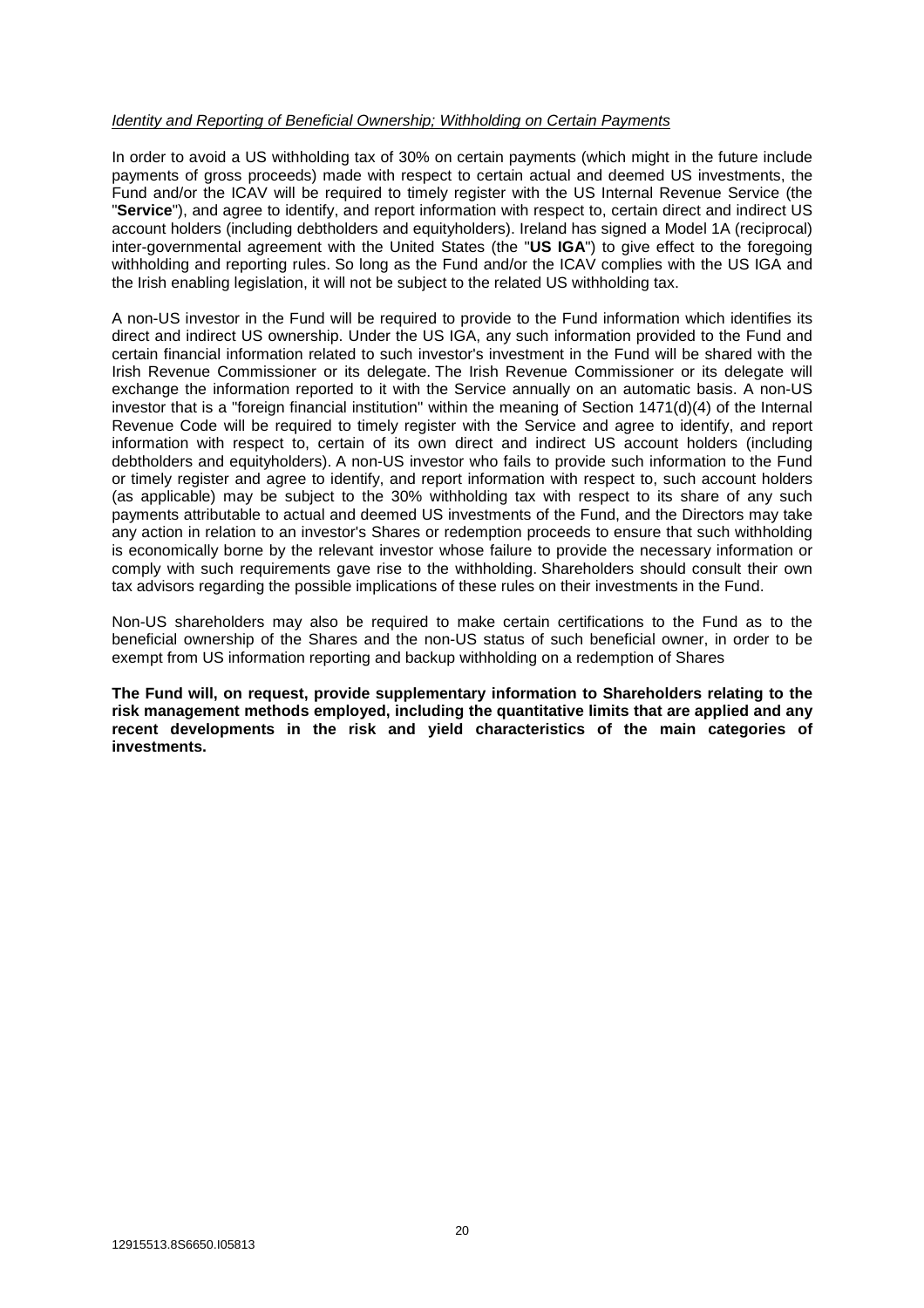## **DIVIDEND POLICY**

The Class S, I, R, XI and XR Shares will not make distributions.

If the dividend policy of a Class should change, full details will be provided in an updated Supplement and all Shareholders will be notified in advance.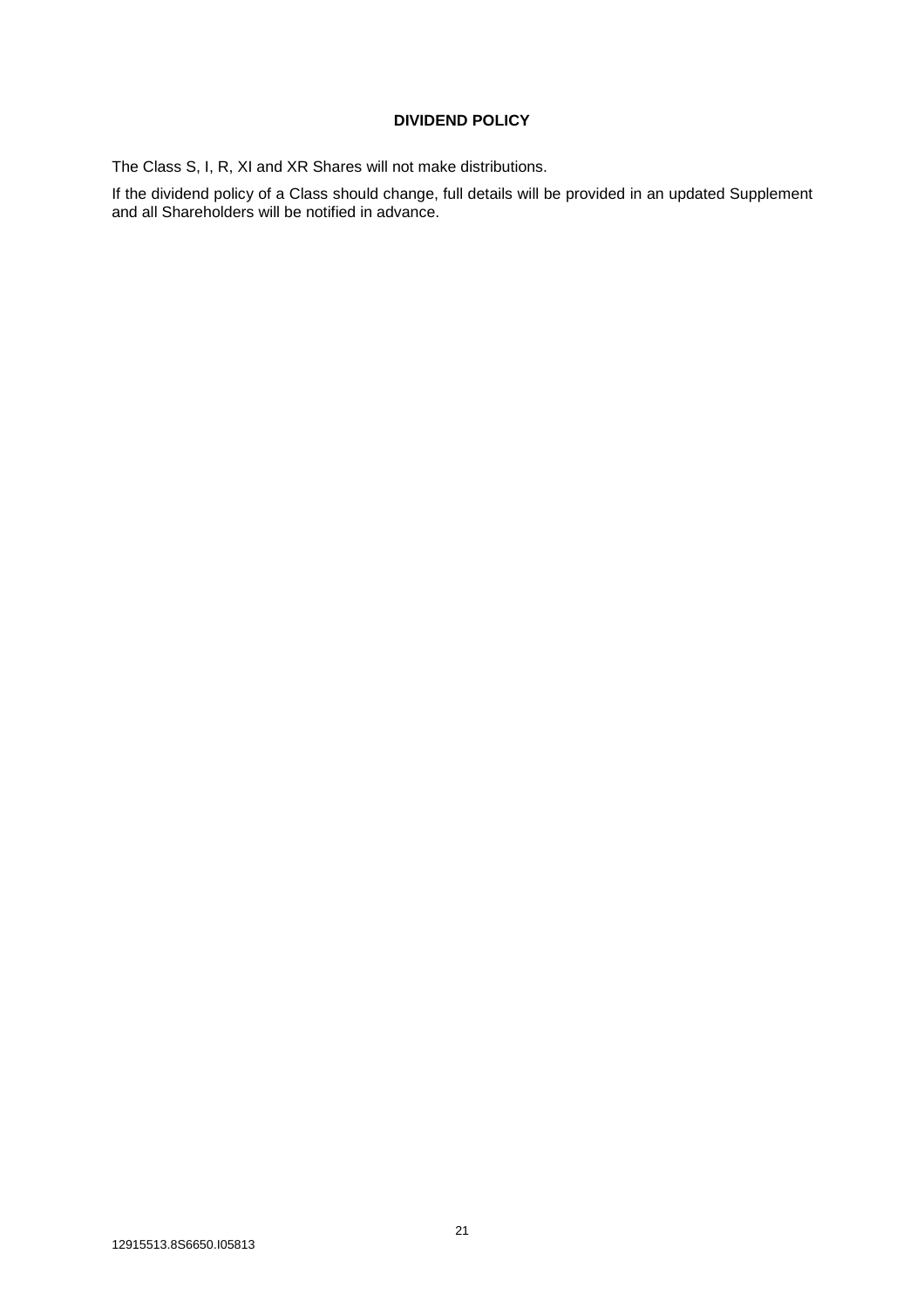## **INVESTMENT MANAGER**

The Manager has appointed Affirmative Investment Management Partners Limited as Investment Manager to the Fund (the "**Investment Manager**"). The Investment Manager is a private limited company incorporated under the laws of England with its principal office at 55 Baker Street, London W1U 7EU. The Investment Manager is regulated by the Financial Conduct Authority under Firm Reference Number 658030 and is authorised as an investment firm authorised by the Financial Conduct Authority.

The Investment Manager is responsible for the discretionary investment activities and also provides management support services to the Fund.

The Investment Management Agreement dated 1 June, 2021 between the ICAV, the Manager and the Investment Manager provides that the appointment of the Investment Manager will continue unless and until terminated by either party giving to the other not less than 90 days' written notice although in certain circumstances, as set out in the Investment Management Agreement, the Investment Management Agreement may be terminated forthwith by notice in writing by either party to the other. The Investment Management Agreement contains certain indemnities payable out of the assets of the relevant Fund in favour of the Investment Manager which are restricted to exclude matters resulting from the fraud, wilful default or negligence of the Investment Manager in the performance or non-performance of its obligations and duties.

The Investment Management Agreement contains limited recourse provisions under which the recourse against the ICAV of the Investment Manager in respect of any claims arising under or in relation to the Investment Management Agreement is expressed to be limited to the Fund established in respect of the Shares to which such claims relate.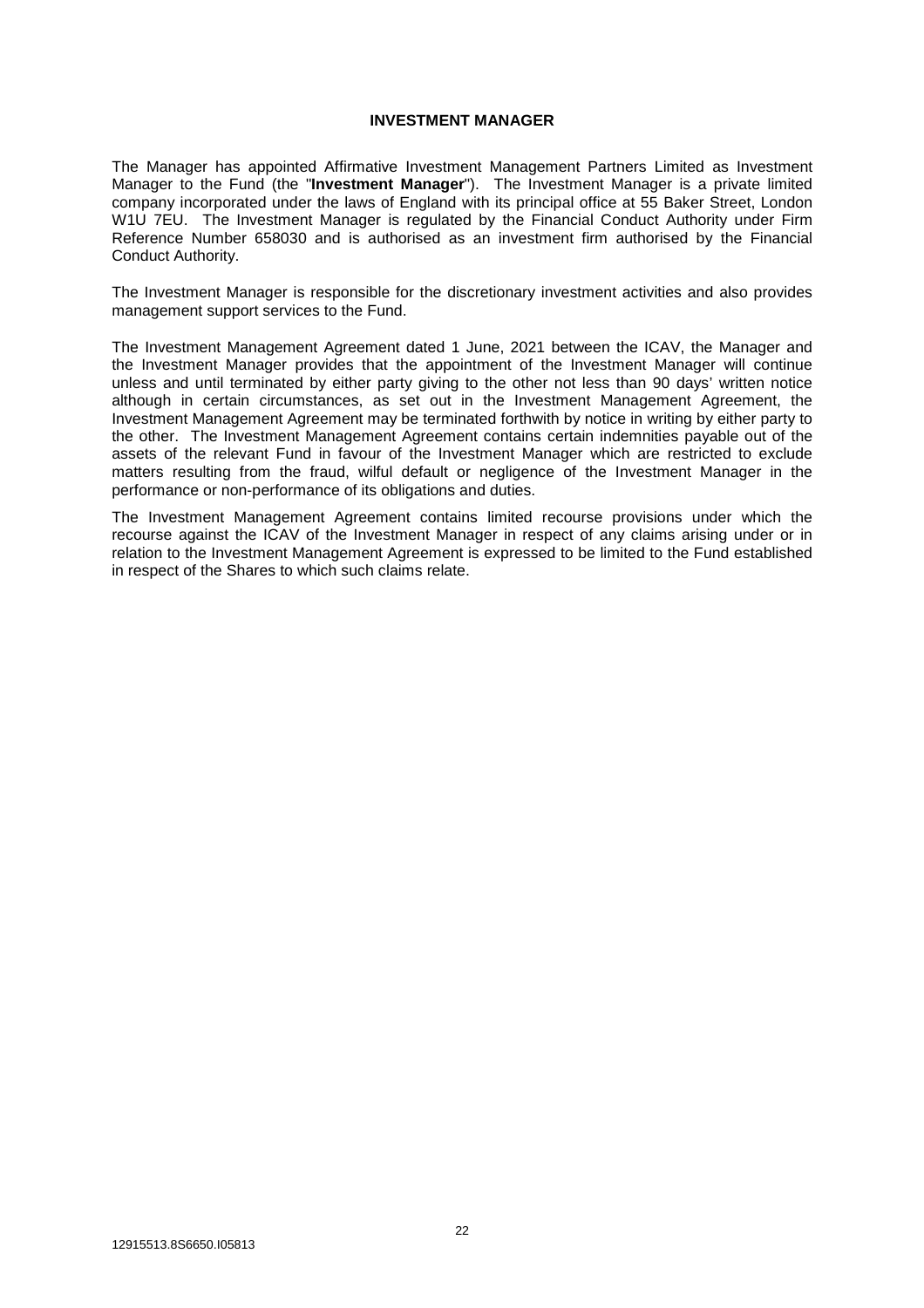### **UNITED STATES REGULATORY MATTERS**

#### **Company Act Regulation**

The Fund complies with Section 3(c)(7) of the US Investment Company Act of 1940, as amended (the ""), which permits private investment companies (such as the Fund) to sell their interests, on **Company Act** a private placement basis, to an unlimited number of investors that are "qualified purchasers", as defined under the Company Act.

#### **Advisers Act Regulation**

The Investment Manager is currently registered with the SEC as an investment adviser under the US Investment Advisers Act of 1940, as amended (the "**Advisers Act**"). Additional information about the Investment Manager is available on the SEC's website at www.adviserinfo.sec.gov. Registration with the SEC does not imply a certain level of skill or training.

### **CFTC Regulation**

The Investment Manager is exempt from registration with the CFTC as a CPO pursuant to CFTC Rule 4.13(a)(3). Additionally, the Investment Manager is exempt from registration with the CFTC as a commodity trading advisor.

### **Prospective Shareholders in the United States**

There will be no public offering of Shares in the United States. The Shares will not be available to US Persons unless they are a Permitted US Person that is an "accredited investor" as defined in Regulation D under the Securities Act and a "qualified purchaser" as defined in the Company Act or a "knowledgeable employee", as defined under Rule 3c-5 of the Company Act.

The term "**Permitted US Person**" means a US person within the meaning of the Internal Revenue Code that is exempt from payment of US federal income tax or a pass-through entity for US federal tax purposes substantially all of the ownership interests in which are held by such persons.

The term "**US Person**" means a person described in one or more of the following paragraphs:

- 1. With respect to any person, any individual or entity that would be a US person under Regulation S promulgated under the Securities Act.
- 2. With respect to individuals, any US citizen or "resident alien" within the meaning of US income tax laws as in effect from time to time. Currently, the term "resident alien" is defined under US income tax laws to include any individual who (i) holds an Alien Registration Card (a "green card") issued by the US Citizenship and Immigration Services or (ii) meets a "substantial presence" test. The "substantial presence" test is met with respect to any current calendar year if (i) the individual was present in the US on at least 31 days during such year *and* (ii) the sum of the number of days on which such individual was present in the US during the current year,  $1/3$  of the number of such days during the first preceding year, and  $1/6$  of the number of such days during the second preceding year, equals or exceeds 183 days.
- 3. With respect to persons other than individuals:
	- (i) a corporation or partnership created or organised in the United States or under the laws of the United States or any state;
	- (ii) a trust where (a) a US court is able to exercise primary supervision over the administration of the trust and (b) one or more US Persons have the authority to control all substantial decisions of the trust; and
	- (iii) an estate which is subject to US tax on its worldwide income from all sources.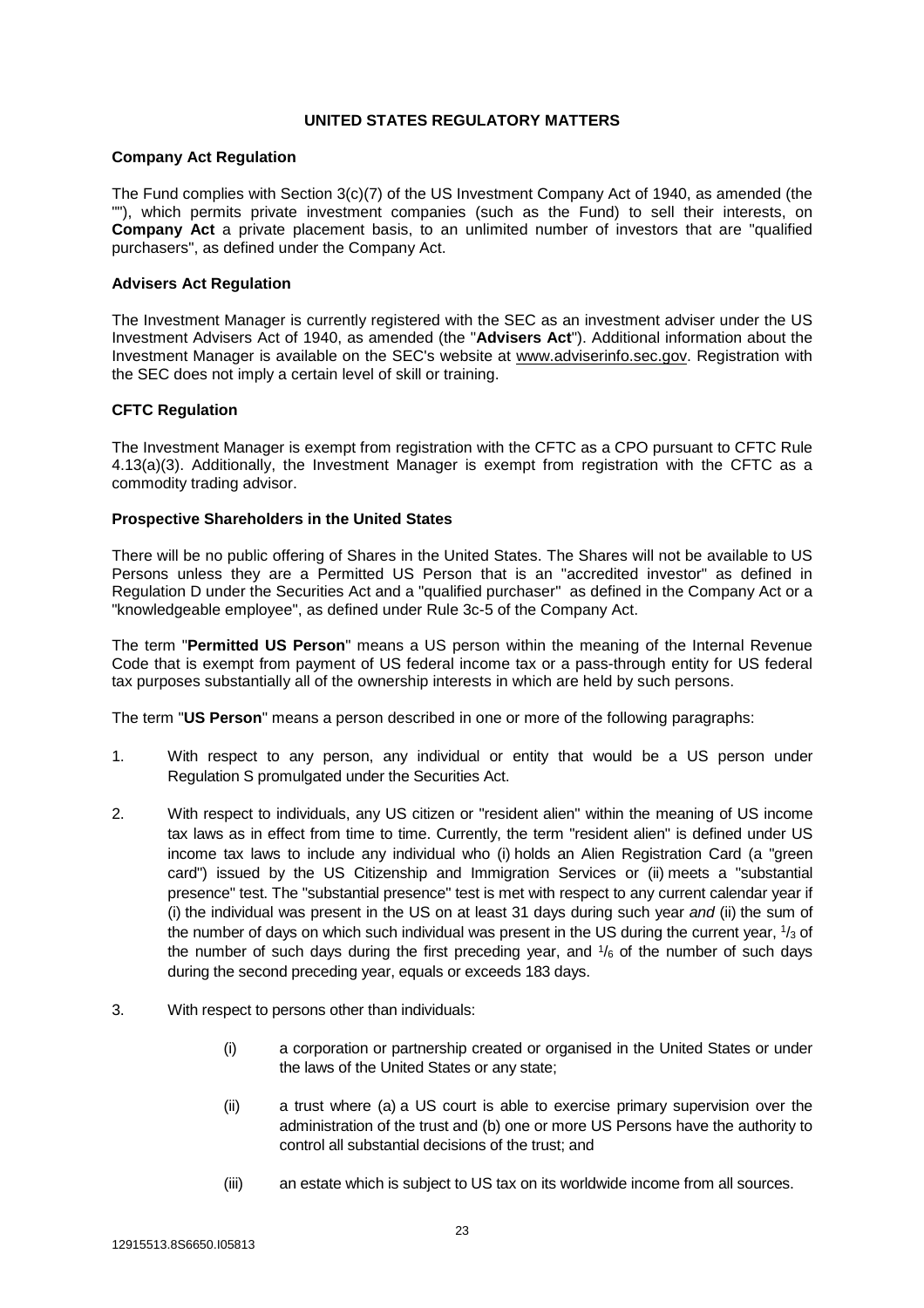## **ERISA Considerations**

Entities subject to the US Employee Retirement Income Security Act of 1974, as amended ("**ERISA**"), may not purchase Shares. In the event that any Shareholder should become subject to the provisions of ERISA, the Directors may, in their sole discretion, compulsorily redeem all or any portion of such Shareholder's Shares.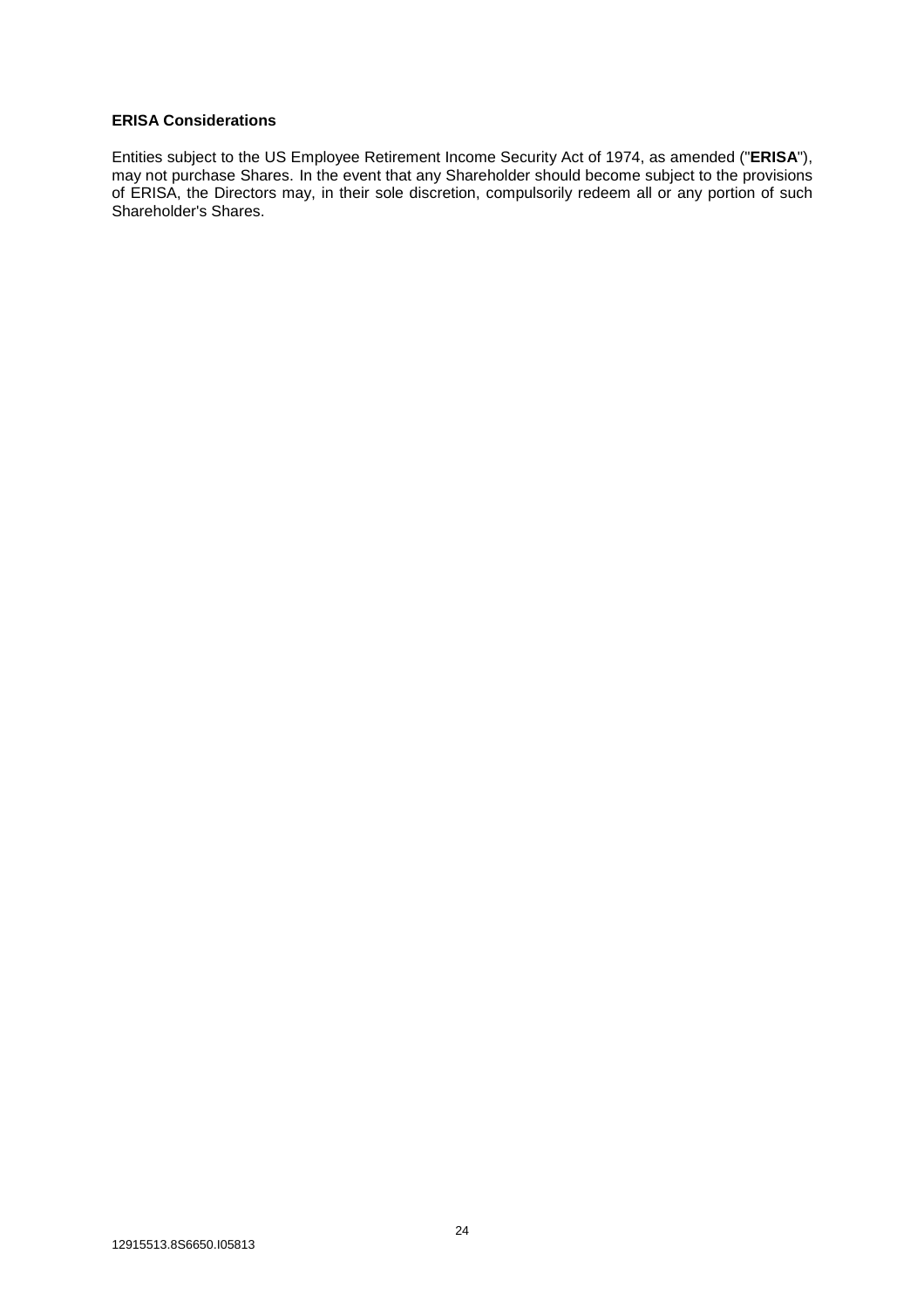## **UNITED STATES TAXATION**

The attention of investors that are Permitted US Persons is drawn to the discussion of certain US tax considerations in the Subscription Agreement for US Persons.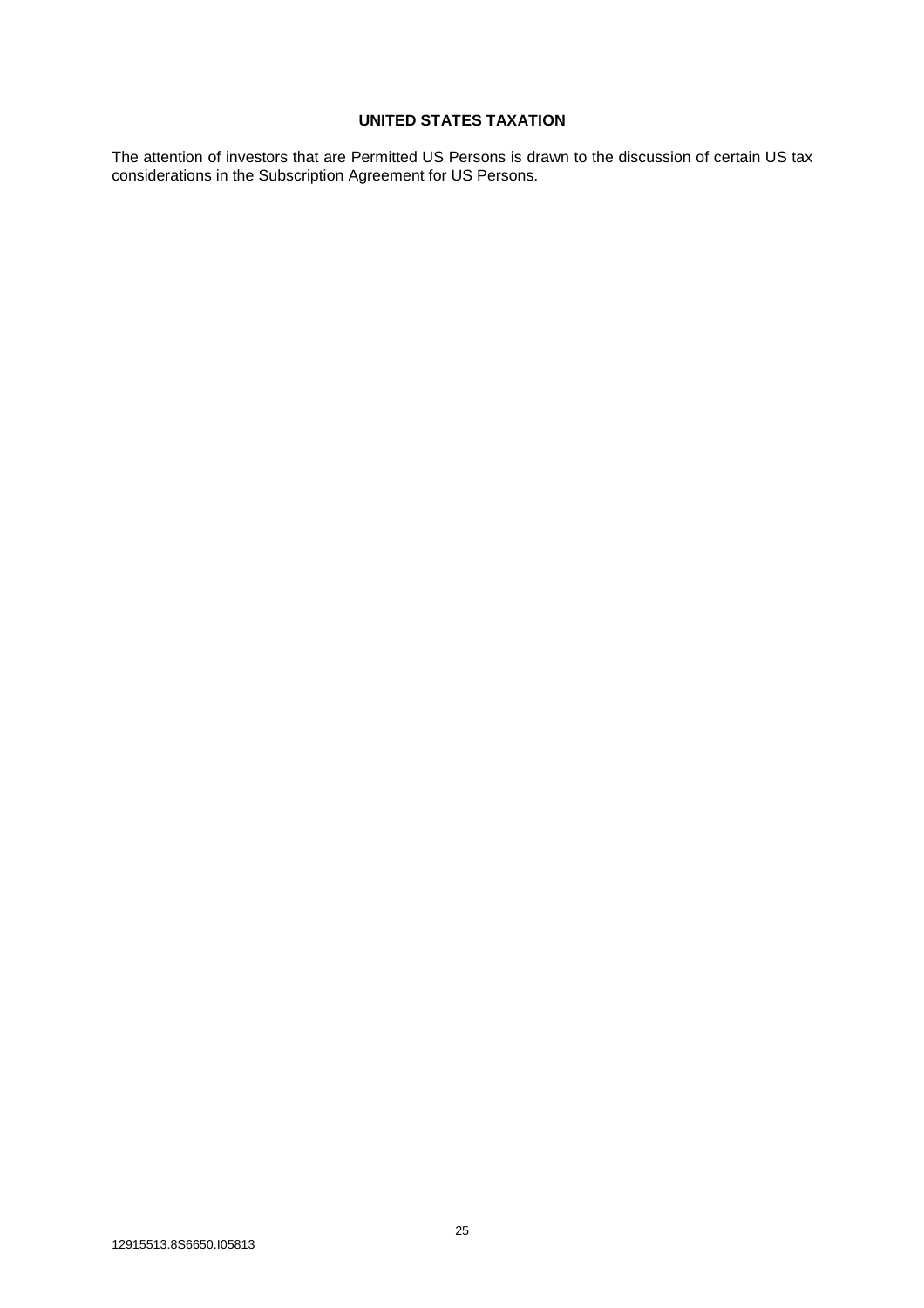## **KEY INFORMATION FOR SUBSCRIBING AND REDEEMING**

### **Classes**

| <b>Classes</b> | <b>Currency</b> | <b>Minimum Initial</b><br><b>Subscription</b> | <b>Minimum Additional</b><br><b>Subscription</b> |
|----------------|-----------------|-----------------------------------------------|--------------------------------------------------|
| S JPY          | <b>JPY</b>      | JYP¥2,500,000,000                             | JYP¥500,000,000                                  |
| S JPY Hedged   | <b>JPY</b>      | JYP¥2,500,000,000                             | JYP¥500,000,000                                  |
| S AUD          | <b>AUD</b>      | AUS\$25,000,000                               | AUS\$5,000,000                                   |
| SUSD           | <b>USD</b>      | \$25,000,000                                  | \$5,000,000                                      |
| S GBP          | <b>GBP</b>      | £25,000,000                                   | £5,000,000                                       |
| S EUR          | <b>EUR</b>      | €25,000,000                                   | €5,000,000                                       |
| I JPY          | <b>JPY</b>      | JYP¥1,000,000,000                             | JYP¥100,000,000                                  |
| I JPY Hegded   | <b>JPY</b>      | JYP¥1,000,000,000                             | JYP¥100,000,000                                  |
| I AUD          | <b>AUD</b>      | AUS\$10,000,000                               | AUS\$1,000,000                                   |
| I USD          | <b>USD</b>      | \$10,000,000                                  | \$1,000,000                                      |
| I GBP          | <b>GBP</b>      | £10,000,000                                   | £1,000,000                                       |
| <b>I EUR</b>   | <b>EUR</b>      | €10,000,000                                   | €1,000,000                                       |
| R JPY          | <b>JPY</b>      | JYP¥100,000,000                               | JYP¥500,000                                      |
| R JPY Hedged   | <b>JPY</b>      | JYP¥100,000,000                               | JYP¥500,000                                      |
| R AUD          | <b>AUD</b>      | AUS\$1,000,000                                | AUS\$50,000                                      |
| R USD          | <b>USD</b>      | \$1,000,000                                   | \$50,000                                         |
| R GBP          | <b>GBP</b>      | £1,000,000                                    | £50,000                                          |
| R EUR          | <b>EUR</b>      | €1,000,000                                    | €50,000                                          |
| XI JPY         | <b>JPY</b>      | JYP¥1,000,000,000                             | JYP¥100,000,000                                  |
| XI JPY Hedged  | <b>JPY</b>      | JYP¥1,000,000,000                             | JYP¥100,000,000                                  |
| XI AUD         | <b>AUD</b>      | AUS\$10,000,000                               | AUS\$1,000,000                                   |
| XI USD         | <b>USD</b>      | \$10,000,000                                  | \$1,000,000                                      |
| XI GBP         | <b>GBP</b>      | £10,000,000                                   | £1,000,000                                       |
| XI EUR         | <b>EUR</b>      | €10,000,000                                   | €1,000,000                                       |
| XR JPY         | <b>JPY</b>      | JYP¥100,000,000                               | JYP¥500,000                                      |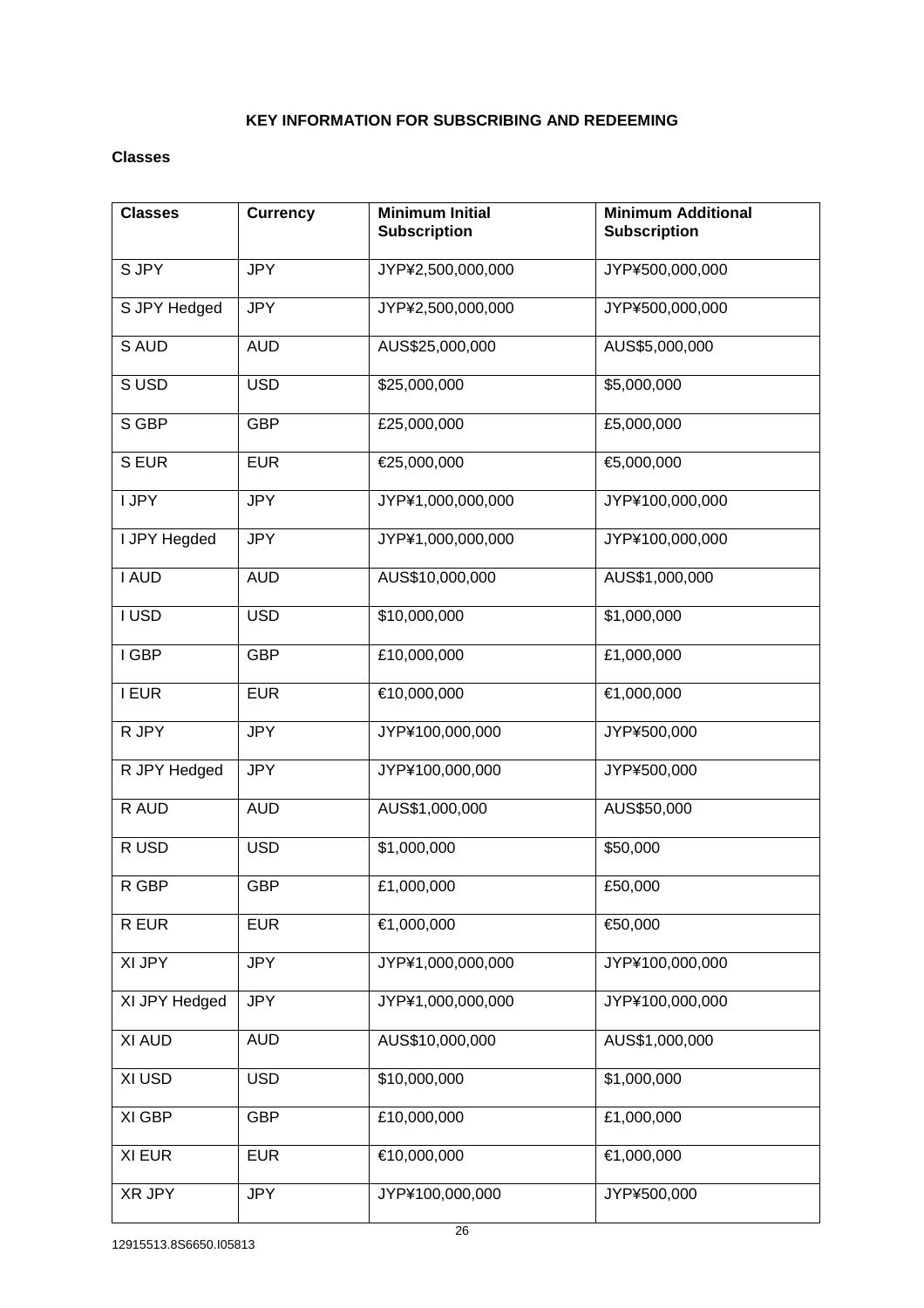| <b>XR</b><br>Hedged | <b>JPY</b> | <b>JPY</b> | JYP¥100,000,000 | JYP¥500,000 |
|---------------------|------------|------------|-----------------|-------------|
| <b>XR AUD</b>       |            | <b>AUD</b> | AUS\$1,000,000  | AUS\$50,000 |
| XR USD              |            | <b>USD</b> | \$1,000,000     | \$50,000    |
| XR GBP              |            | <b>GBP</b> | £1,000,000      | £50,000     |
| <b>XR EUR</b>       |            | <b>EUR</b> | €1,000,000      | €50,000     |

The creation of further Share Classes, which may be hedged or non-hedged, must be notified to, and cleared, in advance with the Central Bank.

#### **Details of minimum investments**

The Classes are available to Shareholders who make an initial investment as disclosed in the table above or such other amounts as the Directors may from time to time determine. The Directors may, at their discretion, accept minimum initial investments which do not meet the relevant threshold.

#### **Base Currency**

US Dollars.

#### **Initial Issue Price**

The Initial Issue Price will be USD 100/ AUD 100/ EUR 100/ GBP 100/ JPY 10,000 per share.

### **Initial Offer Period**

The Initial Offer Period for the Class S JPY Shares, Class S JPY Hedged Shares, Class S AUD Shares, Class S USD Shares, Class S GBP Shares, Class S Eur Shares, Class I JPY Shares, Class I JPY Hedged Shares, Class I AUD Shares, Class I USD Shares, Class I GBP Shares, Class I Eur Shares, Class R JPY Shares, Class R JPY Hedged Shares, Class R AUD Shares, Class R USD Shares, Class R GBP Shares, Class R Eur Shares, Class XI JPY Shares, Class XI JPY Heged Shares, Class XI AUD Shares, Class XI USD Shares, Class XI GBP Shares, Class XI Eur Shares, Class XR JPY Shares, Class XR JPY Hedged Shares, Class XR AUD Shares, Class XR USD Shares, Class XR GBP Shares and Class XR Eur Shares shall be the period from 9:00 am (Irish time) on 2 June 2021 and ending at 5:00 pm (Irish time) on 13 June 2022 or such shorter or longer period as any one Director may decide in accordance with the Central Bank's requirements. Following the close of the Initial Offer Period, these Shares will be available for subscription at the Net Asset Value per Share on each Dealing Day.

#### **Business Day**

Any day other than a Saturday or Sunday on which commercial banks are open for business in Ireland and United Kingdom (and in any other financial centre that the Directors may determine, and notify in advance to Shareholders, to be relevant for the operations of the Fund).

#### **Dealing Day**

Every Business Day and such additional Business Day or Business Days as the Directors may determine, and notify in advance to Shareholders.

#### **Dealing Deadline**

The Dealing Deadline is 3:00pm (Irish time) one (1) Business Days prior to the relevant Dealing Day or such other times as the Directors may determine and notify in advance to Shareholders. The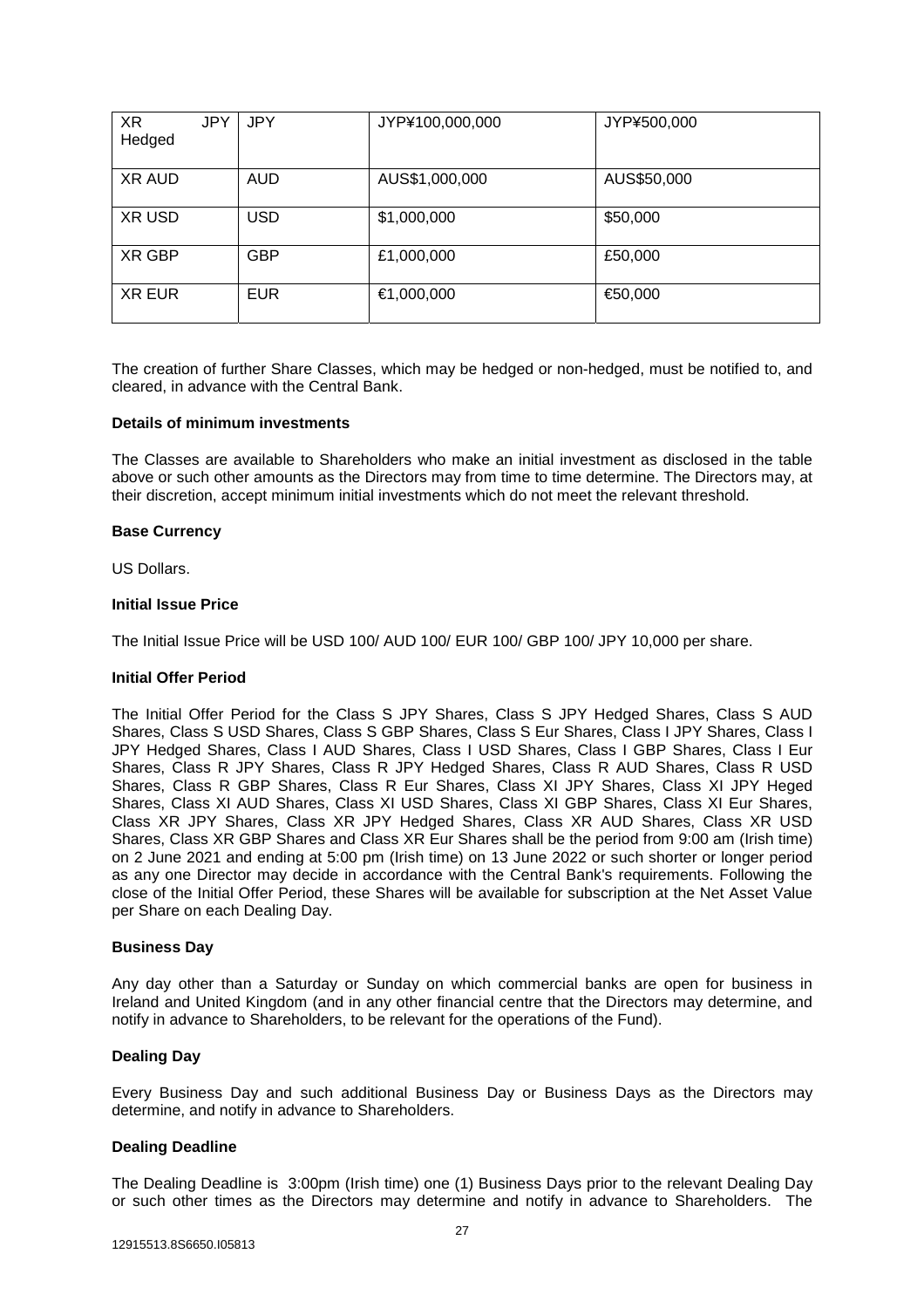Directors may agree to accept applications after the Dealing Deadline, only in exceptional circumstances, provided such applications are received before the first asset of the Fund is valued with respect to the relevant Valuation Point for the relevant Dealing Day.

#### **Valuation Point**

The Valuation Point shall be 12:00 pm (Irish time) in the relevant market on each Dealing Day, being the time at which the latest available closing prices on relevant stock exchanges or markets are used for the purpose of the valuation of assets and liabilities of the Fund (or such other time as the Directors may in their discretion determine). For the avoidance of doubt, the Valuation Point for a particular Dealing Day shall not be before the Dealing Deadline relevant to such Dealing Day.

### **Settlement Date**

Subscriptions will not be processed until the original Account Opening Form and all required identity verification documents (and all supporting documentation) have been received and verified by the Administrator. Upon receipt of your account number from the Administrator subscription monies should be paid to the Subscription/Redemptions Account specified in the Subscription Form (or such other account specified by the Administrator) so as to be received no later than three (3) Business Days following the Dealing Day or such later time as the directors may agree from time to time.

Monies in the Subscription/Redemptions Account will become the property of the Fund upon receipt and during the period between receipt of subscription monies and the Dealing Day on which Shares are issued, investors will be treated as unsecured creditors of the Fund. Investors' attention is drawn to the risk factor under the heading "*Subscriptions/Redemptions Account Risk*".

If payment in full and/or a properly completed Account Opening form and all required identity verification documents (and all supporting documentation) have not been received by the relevant times stipulated above, the application to subscribe may be refused, or in the event of non-clearance of funds, the allotment of Shares made in respect of such application may, at the discretion of the Directors, be cancelled, or, alternatively, the Directors may treat the application as an application for such number of Shares as may be purchased with such payment on the Dealing Day next following receipt of payment in full of cleared funds or a properly completed Account Opening Form and all required identity verification documentation (and all supporting documentation).

Payment of redemption monies will normally be made by electronic transfer to the account of record of the redeeming Shareholder within three (3) Business Days of the relevant Dealing Day.

The Administrator may refuse to pay or delay payment of redemption proceeds where the requisite information for verification purposes has not been produced by a Shareholder. During this time, any such redemption proceeds will be held in the Subscriptions/Redemptions Account and shall remain an asset of the Fund. During this period, the Shareholder will rank as an unsecured creditor of the Fund until such time as the Administrator is satisfied that its anti-money-laundering procedures have been fully complied with, following which redemption proceeds will be released to the relevant Shareholder. Accordingly, Shareholders are advised to promptly provide the ICAV or the Administrator (as appropriate) with all documentation requested to reduce the risk in this scenario.

## **Anti-Dilution Levy**

The actual cost of purchasing investments may be higher or lower than the value used in calculating the Net Asset Value. These costs may include dealing charges, commission and transaction charges and the dealing spread may have a materially disadvantageous effect on a Shareholder's interest in the Fund. To prevent this effect, known as "dilution", the Fund may charge an anti-dilution levy in the circumstances set out in the following paragraphs.

On any Dealing Day where there are net subscriptions or net redemptions, at their discretion the Directors may determine (based on such reasonable factors as they see fit, including without limitation, the prevailing market conditions and the level of subscriptions or redemptions requested by Shareholders or potential Shareholders in relation to the size of the Fund) to add an anti-dilution levy to the subscription price on that Dealing Day or deduct an anti-dilution levy from the redemption payments, in order to cover dealing costs and to preserve the value of the underlying assets of the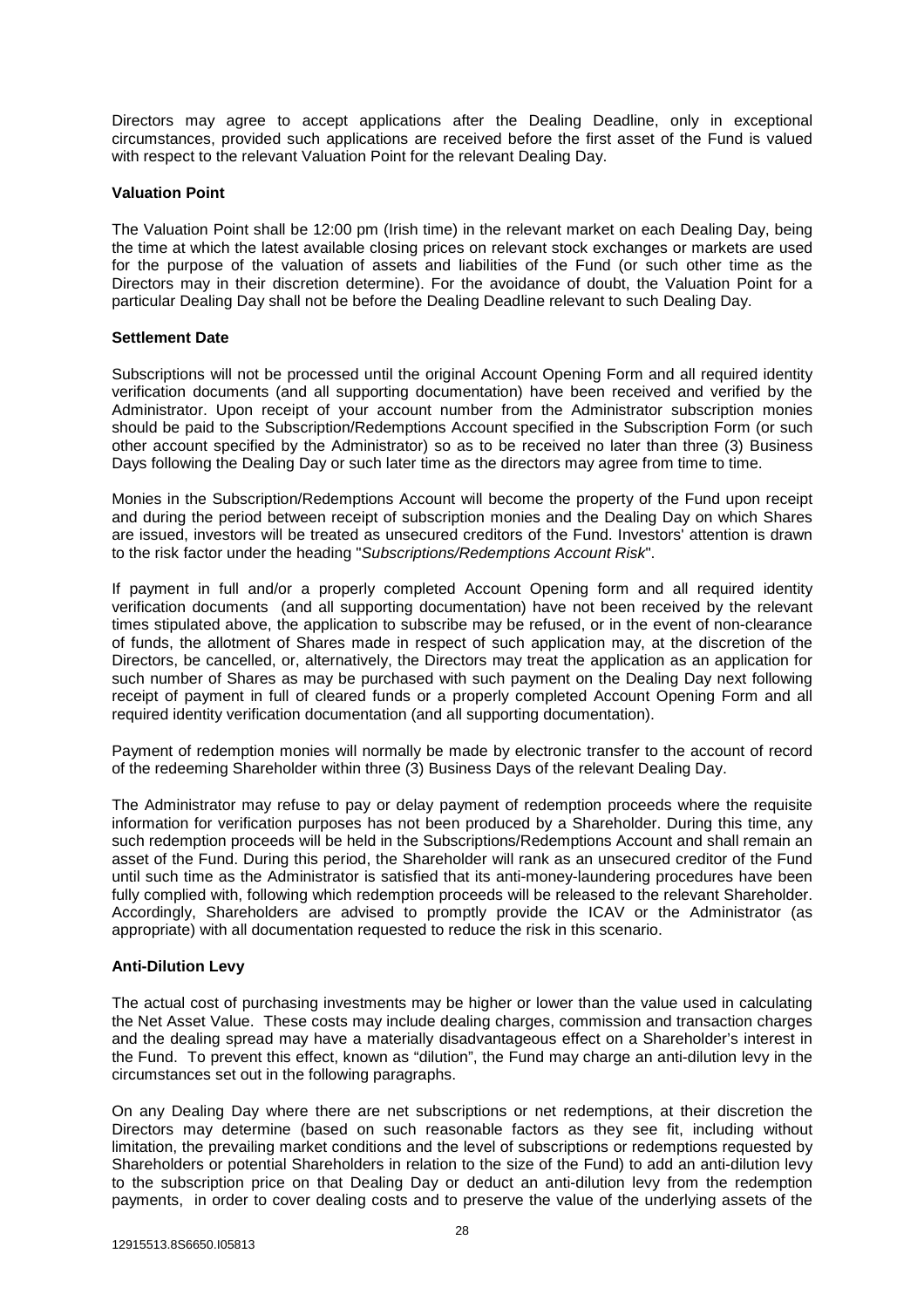Fund and protect the existing Shareholders in the Fund.

The Anti-Dilution Levy will be charged in circumstances where the Directors believe it is necessary to prevent an adverse effect on the value of the assets of the Fund. Any such Anti-Dilution Levy shall be retained for the benefit of the Fund and the Directors reserve the right to waive such Anti-Dilution Levy at any time.

## **How to Subscribe For Shares**

Requests for the subscription for Shares should be made in accordance with the provisions set out in the section entitled Subscription for Shares in the Prospectus.

#### **How to Repurchase Shares**

Requests for the repurchase of shares should be made in accordance with the provisions set out in the section entitled "Repurchase of Shares" in the Prospectus.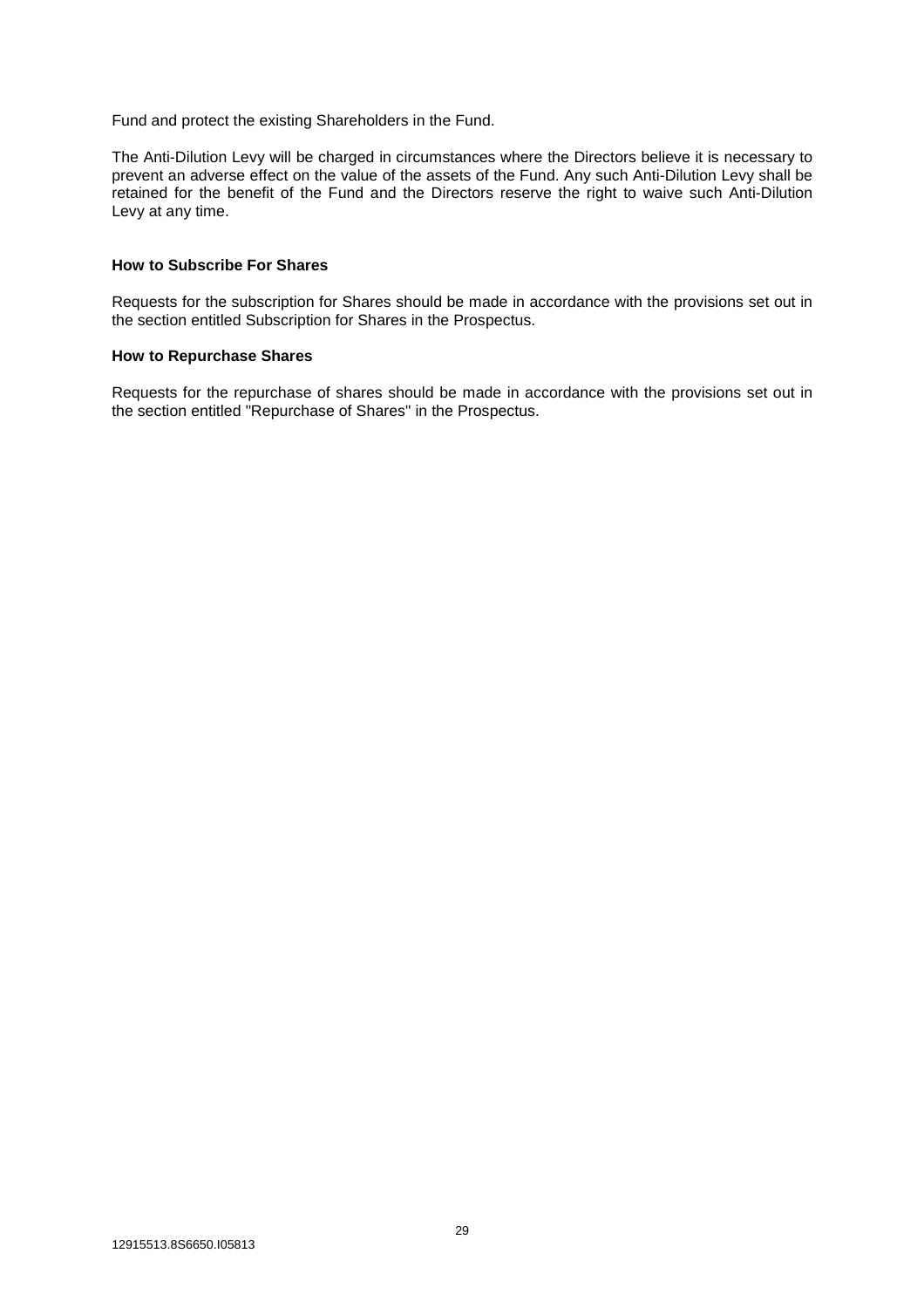### **FEES AND EXPENSES**

The fees payable by the Fund are currently as set out below.

#### **Investment Management Fee**

Under the provisions of the Investment Management Agreement, the ICAV will pay the Investment Manager the fees set out below accrued monthly and payable monthly in arrears.

| <b>Share Class</b>                                                  | Maximum Investment Management Fee |
|---------------------------------------------------------------------|-----------------------------------|
| S Share Classes                                                     | $0\%$ <sup>*</sup>                |
| I Share Classes (Institutional<br>investors only)                   | 0.25%                             |
| R<br>Classes<br>Share<br>(Professional investors only)              | 0.25%                             |
| XI Share Classes (Institutional<br>feeder funds only)               | 0.25%                             |
| XR.<br>Share<br>Classes I<br>(Professional feeder<br>funds<br>only) | 0.25%                             |

\* No Investment Manager fee will be payable on the S Share Classes as the S Share Classes are reserved for Institutional investors who have entered an external agreement with the Investment Manager. The Directors are satisfied that such arrangements for the S Share Classes do not preclude those Classes from providing for public participation, as required by the UCITS Regulations.

The Investment Manager shall also be entitled to be repaid out of the assets of the Fund all costs, expenses, outgoings and liabilities reasonably and properly incurred by or on behalf of the Investment Manager on behalf of the Fund. A fee cap of 0.4% (inclusive of the Investment Management fee set out above) shall apply to the Fund therefore the Fund's fees shall not exceed 0.4%.

#### **Management Fees**

Davy Global Fund Management Limited, in its role as Manager and distributor of the Fund, will be entitled to receive out of the assets of the Fund an annual fee which will not exceed 0.04 % of the net assets of the Fund (plus VAT, if any) subject to a minimum annual fee of  $60,000$ .

#### **Administration Fees**

The Administrator will be entitled to receive out of the assets of the Fund an annual fee which will not exceed 0.07% of the net assets of the Fund (plus VAT, if any) subject to an annual minimum fee of €40,000 together with transfer agency fees and financial reporting fees which will be charged at normal commercial rates and its reasonable costs and expenses incurred by the Administrator in the performance of its duties as Administrator of the Fund and as agreed compensation for any additional services.

#### **Depositary Fees**

The Depositary will be entitled to receive out of the assets of the Fund an annual fee, which will not exceed 0.03 % of the net assets of the Fund subject to an annual minimum fee of €10,000 (plus VAT, if any). In addition the Depositary will be entitled to receive from the Fund sub custody fees charged at normal commercial rate, including safekeeping and transaction fees. The Depositary will further be entitled to be reimbursed by the Fund for reasonable costs and expenses at normal commercial rates incurred by the Depositary in the performance of its duties as Depositary of the Fund.

#### **Establishment Expenses**